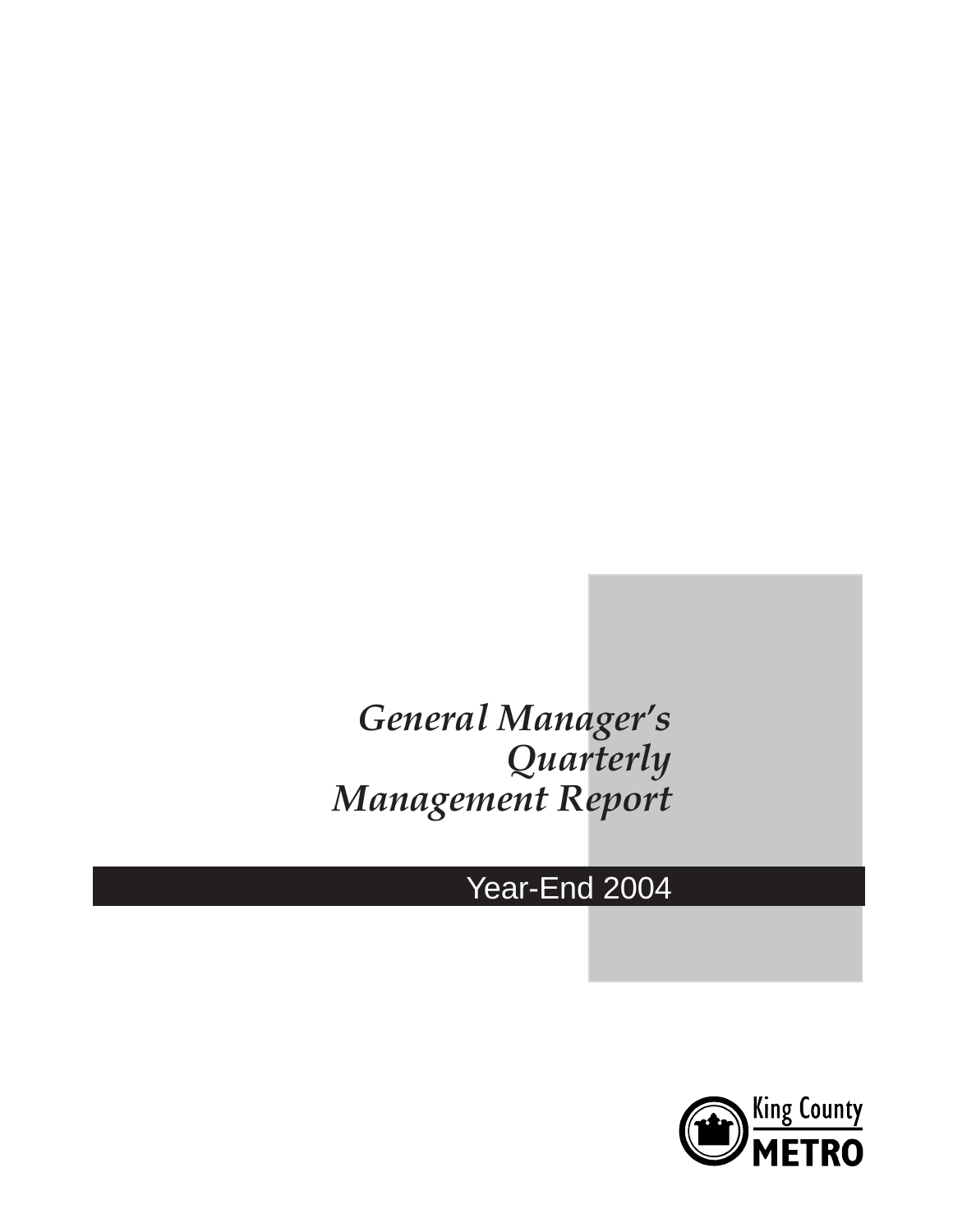

### **King County Department of Transportation—Metro Transit Division**

**Ron Sims King County Executive** King County, Washington

**Harold S. Taniguchi Director, Department of Transportation** 201 South Jackson Street, M.S. KSC-TR-0815 Seattle, Washington 98104-3856 Phone: (206) 684-1441 Fax: (206) 684-1224 Internet: harold.taniguchi@metrokc.gov

Report prepared by:

**Kevin Desmond, General Manager King County Metro Transit** 201 South Jackson Street, M.S. KSC-TR-0415 Seattle, Washington 98104-3856 Phone: (206) 684-1619 Fax: (206) 684-1778 Internet: kevin.desmond@metrokc.gov

Participating Staff: **Research and Management Information** Chuck Sawyer, Supervisor Lisa Durst Brad North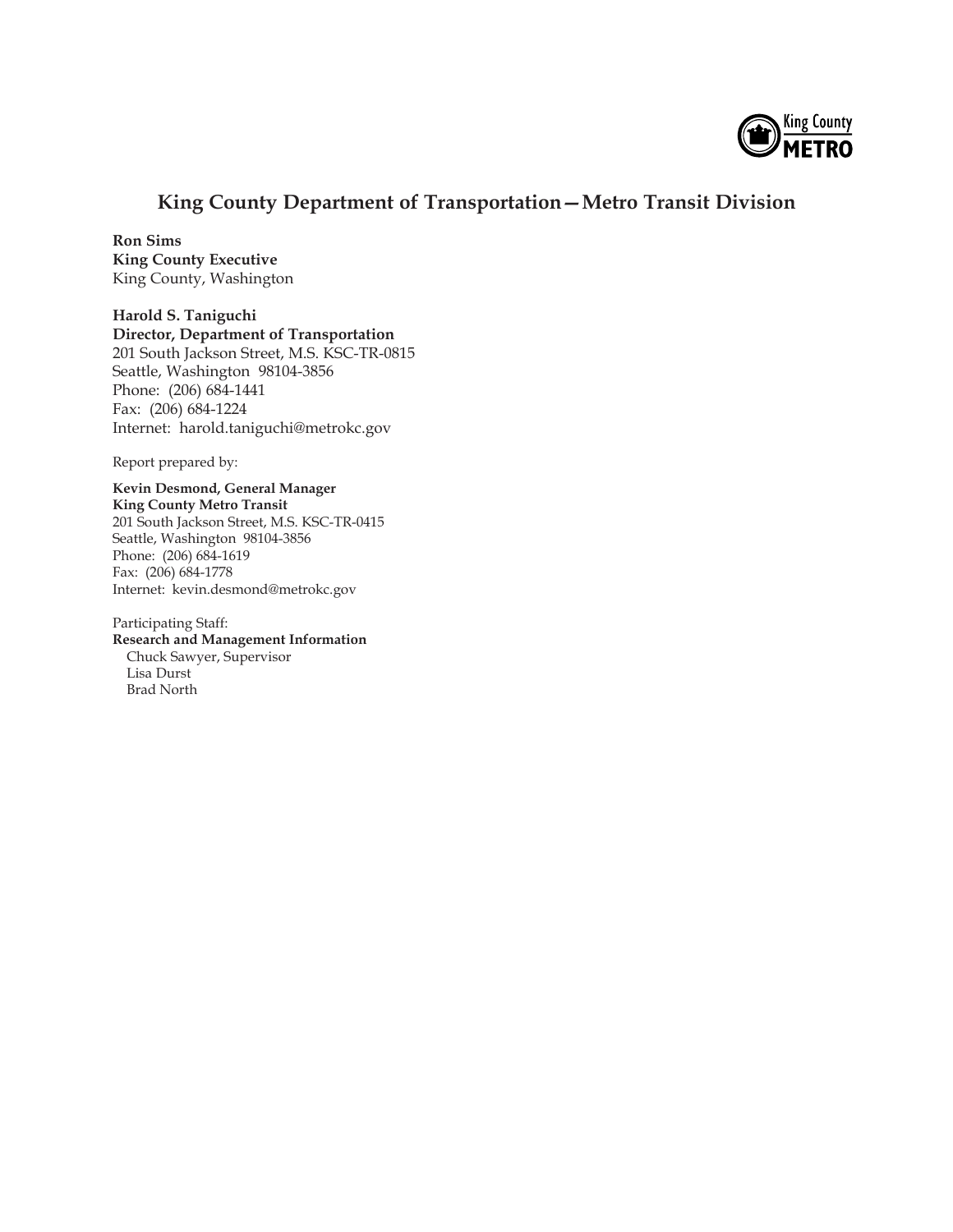# **General Manager's Quarterly Management Report Year-End 2004**

King County Department of Transportation Metro Transit Division 201 South Jackson Street Seattle, Washington 98104-3856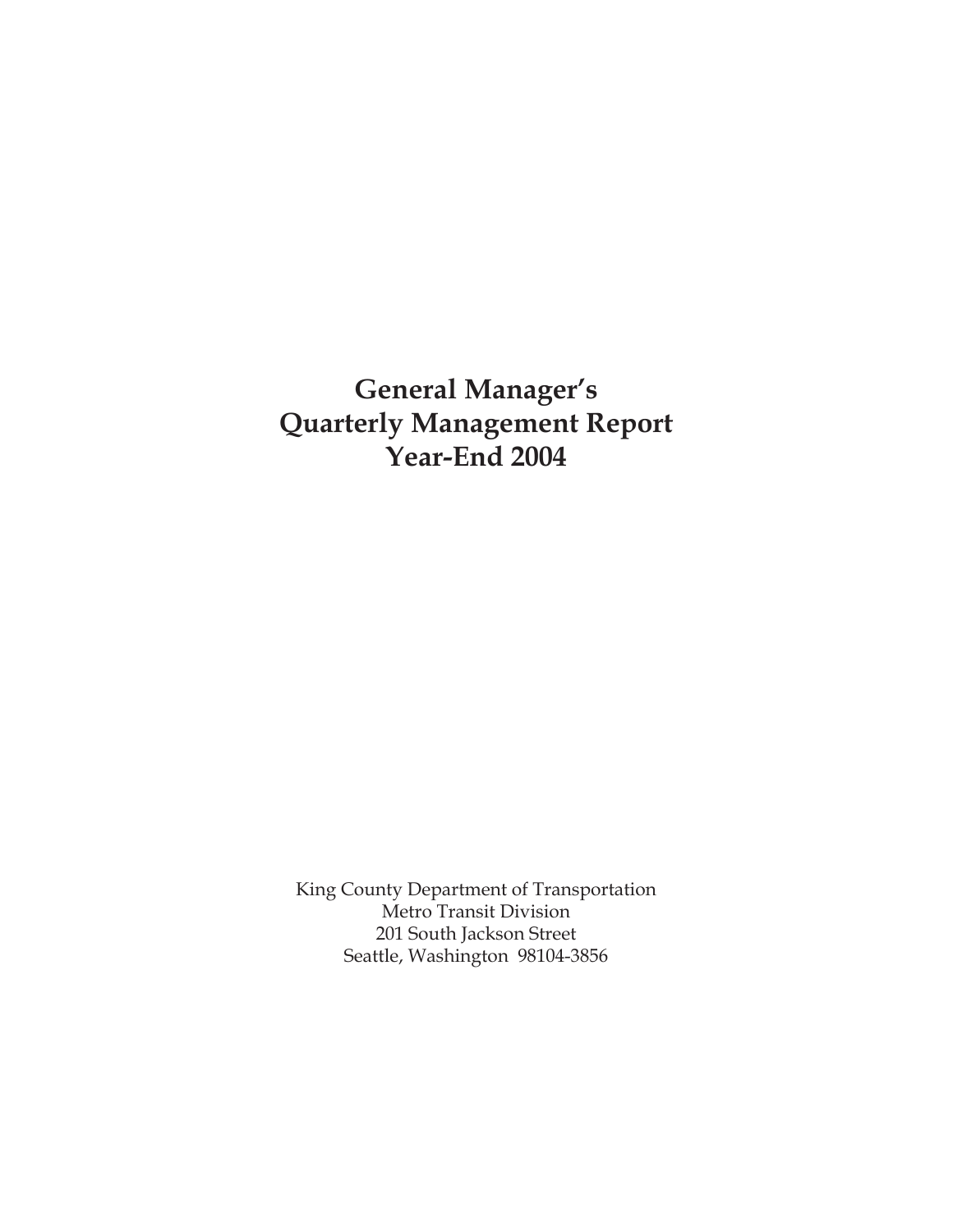### **Table of Contents**

| $\overline{1}$                           |
|------------------------------------------|
| Ridership                                |
| $\overline{1}$                           |
|                                          |
|                                          |
| <b>Transit Operations</b>                |
|                                          |
|                                          |
|                                          |
| $\overline{2}$                           |
| <b>Customer Services</b>                 |
| $\overline{3}$                           |
| 3                                        |
| 3                                        |
|                                          |
| $\overline{4}$                           |
| $\overline{4}$                           |
|                                          |
| Detailed Financial and Operating Data    |
|                                          |
|                                          |
| 9                                        |
|                                          |
| 10                                       |
| 11                                       |
| 12                                       |
| 13                                       |
| 13                                       |
| Benson Waterfront Streetcar Line<br>14   |
| 14                                       |
| 14                                       |
| 14                                       |
| Metro Transit Employee Information<br>15 |
| 16                                       |
| 17                                       |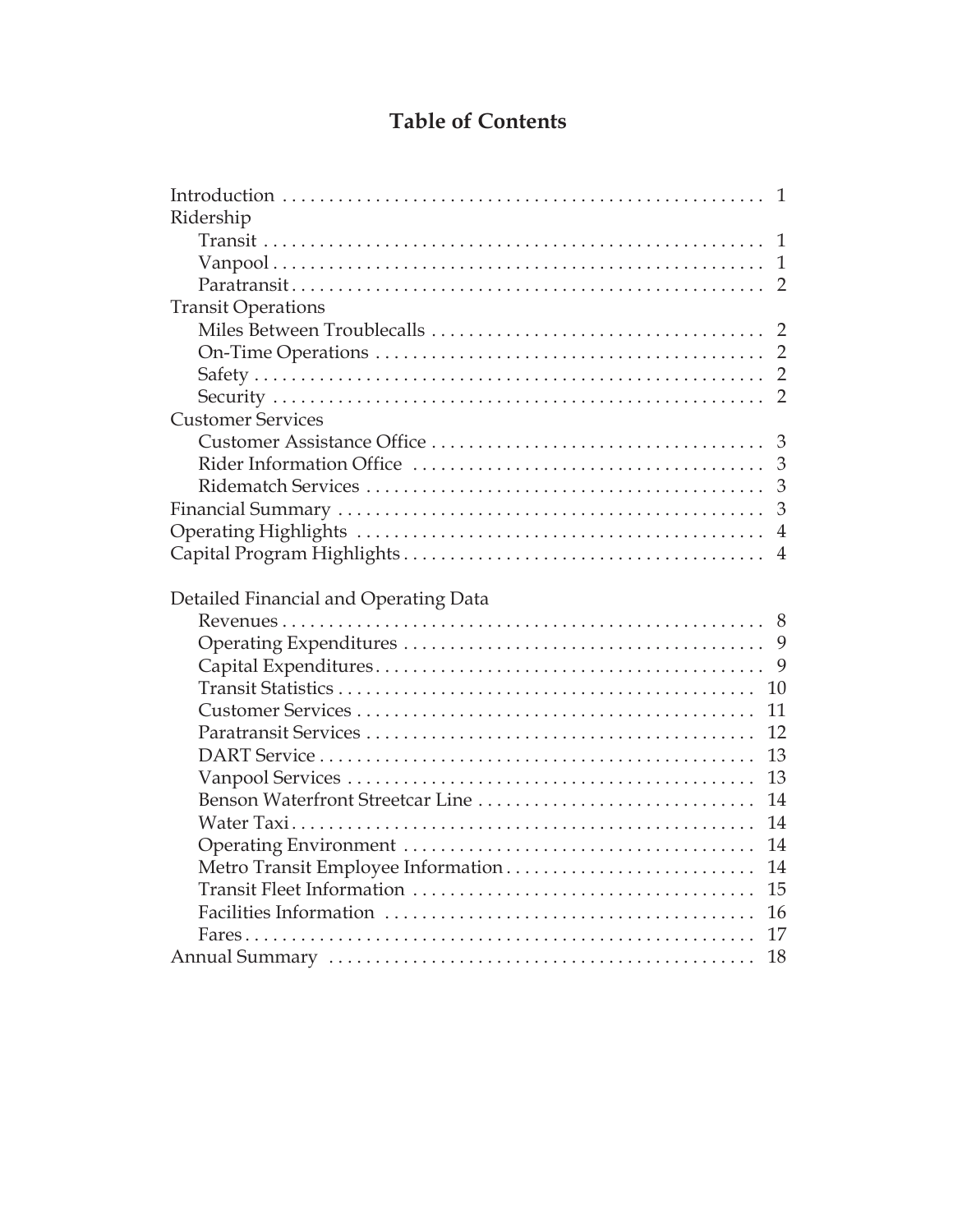This report presents a summary of transit operating information and financial data for 2004 and other information important to gauging how well the King County Transit Division is doing in providing safe, reliable, cost-efficient transportation services to the King County region.

This issue also includes highlights of capital and operating accomplishments during the year.

Mir Demov

Kevin Desmond, General Manager Metro Transit Division

## **2004 PUBLIC TRANSPORTATION SERVICES**

#### 98.9 99.4 95.3 96.2 99.4 **Transit Ridership (in Millions)** Metro-Operated nd Transi 3.3 Metro-Operated Sound Transit  $\frac{3}{2}$ . Metro-Operated Sound Transit 4.6 o-Opera ound Trans 5.2 Metro Only 95.6 Metro Only  $91.5$ Metro Only 91.6 Metro Only 94.2

2001 2002 2003 2004

#### **RIDERSHIP**

*Transit Ridership.* In 2004 King County Metro saw its first significant ridership increase since 2000. There were 94.2 million boardings on Metro Transit, an increase of 2.1 percent over 2003. Including Sound Transit service operated by Metro, there were 99.4 million boardings, an increase of 2.6 percent over 2003. These increases were fueled by improvements in the regional economy and by rising gas prices. More than 7,000 jobs were added to the King County economy, and area gas prices increased by about 30 cents a gallon.

Technical Note: Metro implemented improvements to the automated passenger counting system software in September 2004. These improvements result in higher ridership counts than the previous system and add about 0.8 percent to the 2.1 percent increase in Metro Transit ridership and about 0.8 percent to the 2.6 percent increase in total ridership including Sound Transit service operated by Metro. The increases from these adjustments are included in the chart on the left.

*Vanpool Ridership.* Vanpool ridership of 1.69 million for 2004 was 5.8 percent less than 2003. The decline in Vanpool ridership since 2000 is the result of a number of factors. Lower employment at major Vanpool destinations and declines resulting from reduced subsidy levels at others have not been offset by increases at sites with large programs.

During 2004 there were 99 vanpool starts compared to 101 in 2003; there were 100 vanpool folds compared to 105 in 2003. The average number of registered riders per van dropped from 8.19 to 8.13. There were 662 vanpool vans in service as of December 31, a decrease of 1 compared to a year earlier.



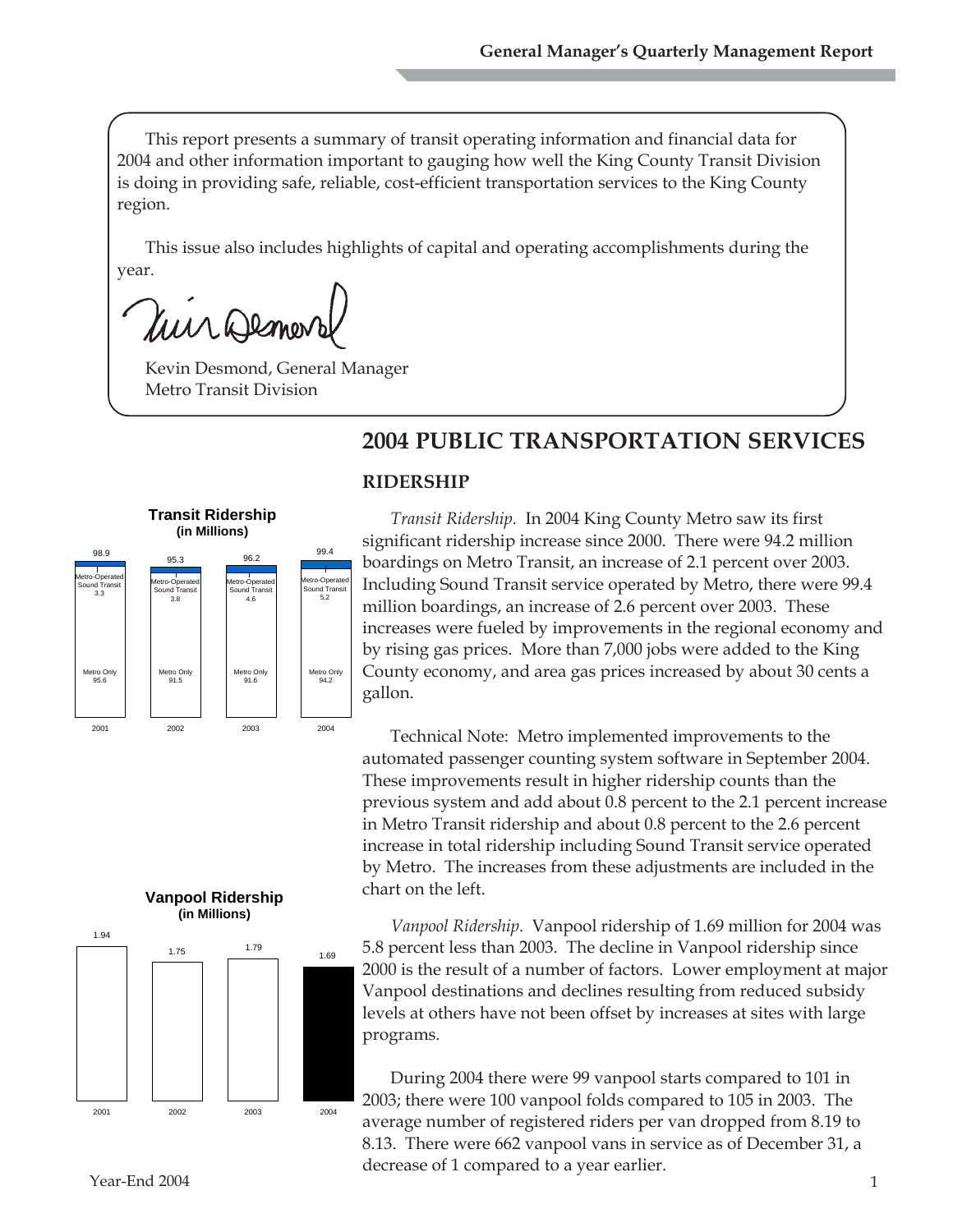*ACCESS Program Ridership.* Services include ACCESS transportation van service for people with disabilities who are eligible under federal ADA guidelines, and a subsidized taxi scrip program. ACCESS van passenger rides increased 3.7 percent to 1,062,092 in 2004 compared to 1,024,491 in 2003. Over the same period of time, taxi scrip rides decreased 3.7 percent to 50,314 from 52,264. Compared to 2003 data, 2004 vehicle service hours were up 3.1 percent to 638,178 from 619,196 and on-time performance was up to 91.4 percent from 90.6 percent.



#### **TRANSIT OPERATIONS**

There was general improvement in the reliability and safety of Metro bus service in 2004 compared to 2003. Miles between troublecalls improved 10 percent and on-time performance was up slightly, while the passenger accident rate and the preventable accident rate were down.

*Miles Between Troublecalls.* A new 40-foot diesel fleet and new hybrid buses replaced the aging dual mode and other retiring fleets. The 10 percent improvement in miles between troublecalls to 3,903 in 2004 from 3,547 in 2003 was due primarily to these new fleets and the increased reliability of the 40-foot trolley fleet.

*On-Time Operations.* King County Metro's Service Quality and Scheduling staff have been working hard to improve on-time performance. On-time operation was up to 80 percent in 2004 from 79 percent in 2003. Early operation was unchanged, and late operation was down 1 percent.

*Safety.* The passenger accident rate of 5.95 per million miles during 2004 was 1.1 percent lower than 2003. The traffic accident rate of 33.2 per million miles was 1.3 percent greater than 2003. Preventable accidents were 26.2 percent of total accidents for 2004, down from 28.2 percent a year earlier, resulting in a 6 percent decline in the preventable accident rate. Total time-loss and medical injuries decreased 2.6 percent to 611 in 2004 from 627 in 2003.

*Security.* Physical assaults on operators increased by 15 during 2004 compared to 2003. Total operator assaults were up by 33 to 158. There were 293 passenger physical assaults in 2004 compared to 241 in 2003. Total passenger assaults increased 24 percent from 248 in 2003 to 308 in 2004.

|                           |      | <b>Operators</b> |      | <b>Passengers</b> |
|---------------------------|------|------------------|------|-------------------|
|                           | 2004 | 2003             | 2004 | 2003              |
| <b>Physical Assaults</b>  | 105  | 90               | 293  | 241               |
| <b>Spitting Incidents</b> | 53   | 35               | 15   |                   |
| <b>Total Assaults</b>     | 158  | 125              | 308  | 248               |

#### **Operator and Passenger Assaults**

**Source: Transit Security Database - including Sound Transit service operated by King County Metro Transit.**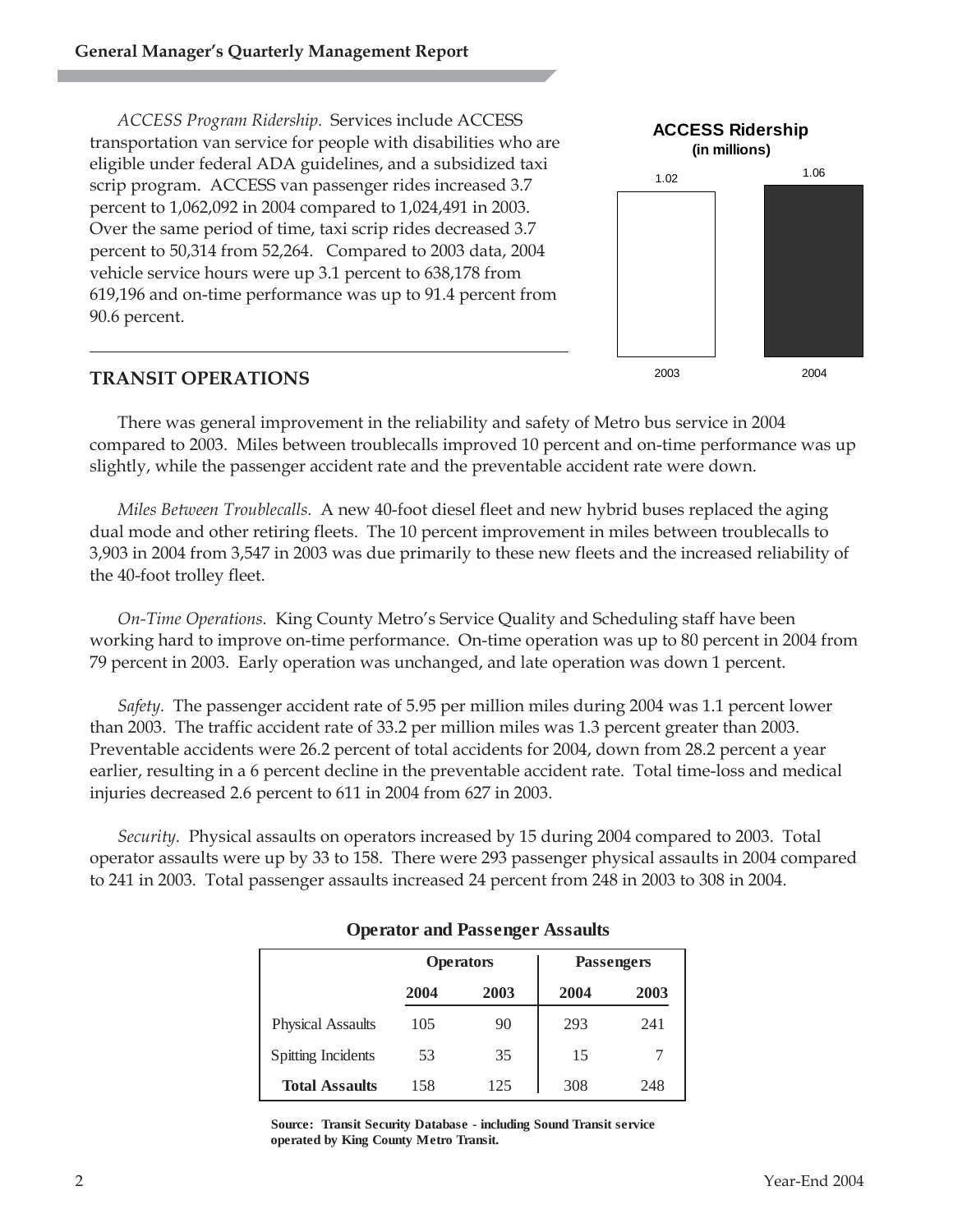#### **CUSTOMER SERVICES**

The development of web-based applications has made it easier than ever for our customers to contact us with their comments and questions. The larger volume of contacts has resulted in increases in the number of commendations, complaints and service requests.

*Customer Assistance Office.* The Customer Assistance Office responds to customers' commendations, complaints and service requests. During 2004, total incoming contacts increased 12 percent. Eighty percent of calls were answered within 2-1/3 minutes compared to 87 percent a year earlier. Service requests were up 9 percent; complaints were up 10 percent while complaints per million boardings were up 6.7 percent. Commendations per million boardings were up 6 percent compared with 2003.

*Rider Information Office (RIO).* The RIO provides information to customers making contact via telephone, automated Bus-Time telephone calls and the Internet, including Metro Online and Trip Planner sessions. There were 7.87 million responses to customer telephone and Internet inquiries in 2004 compared to 6.26 million in 2003, a 26 percent increase. Internet sessions increased 30 percent and accounted for more than 85 percent of customer responses during 2004.

*Ridematch Services.* Metro Transit provides regional, computerized matching services for individuals in nine counties wishing to form or join a carpool or vanpool. During 2004, matching information was processed for 20,562 new and current customers, an increase of 40 percent from 2003. In addition, customers logged on to RideshareOnline.com about 60,000 times during 2004, an increase of 4 percent from a year earlier.

#### **FINANCIAL SUMMARY**–Year-to-Date through December

Transit's revenue from 2004 bus, vanpool and paratransit operations was 1.4 percent below budget, and expenditures were 0.9 percent below budget.

The operations revenue to operating expense ratio (OR/OE) for bus service was 23.3 percent for 2004, below the 25 percent target level. This compares to 23.2 percent for 2003 and 26.8 percent for 2002. OR/OE excludes rideshare, paratransit, water taxi and most operating grants.

Public Transportation Fund revenue from operation of bus, vanpool and paratransit service for 2004 was \$81.3 million compared with \$78.3 million for 2003. Transit operations revenue for the year was about \$1.2 million lower than planned.

Public Transportation Fund operating costs net of contributions from Sound Transit and other King County funds were \$383.9 million for 2004 compared with \$365.8 million for 2003. Fuel costs during 2004 were 32 percent greater than 2003. Total year-end operating expense was \$3.7 million below the adopted budget.

Capital expenditures of \$239 million were primarily for fleet procurement, park-andride expansion and maintaining and improving the operating facilities. Compared with the financial plan, these expenditures represented an accomplishment level of 96.5 percent.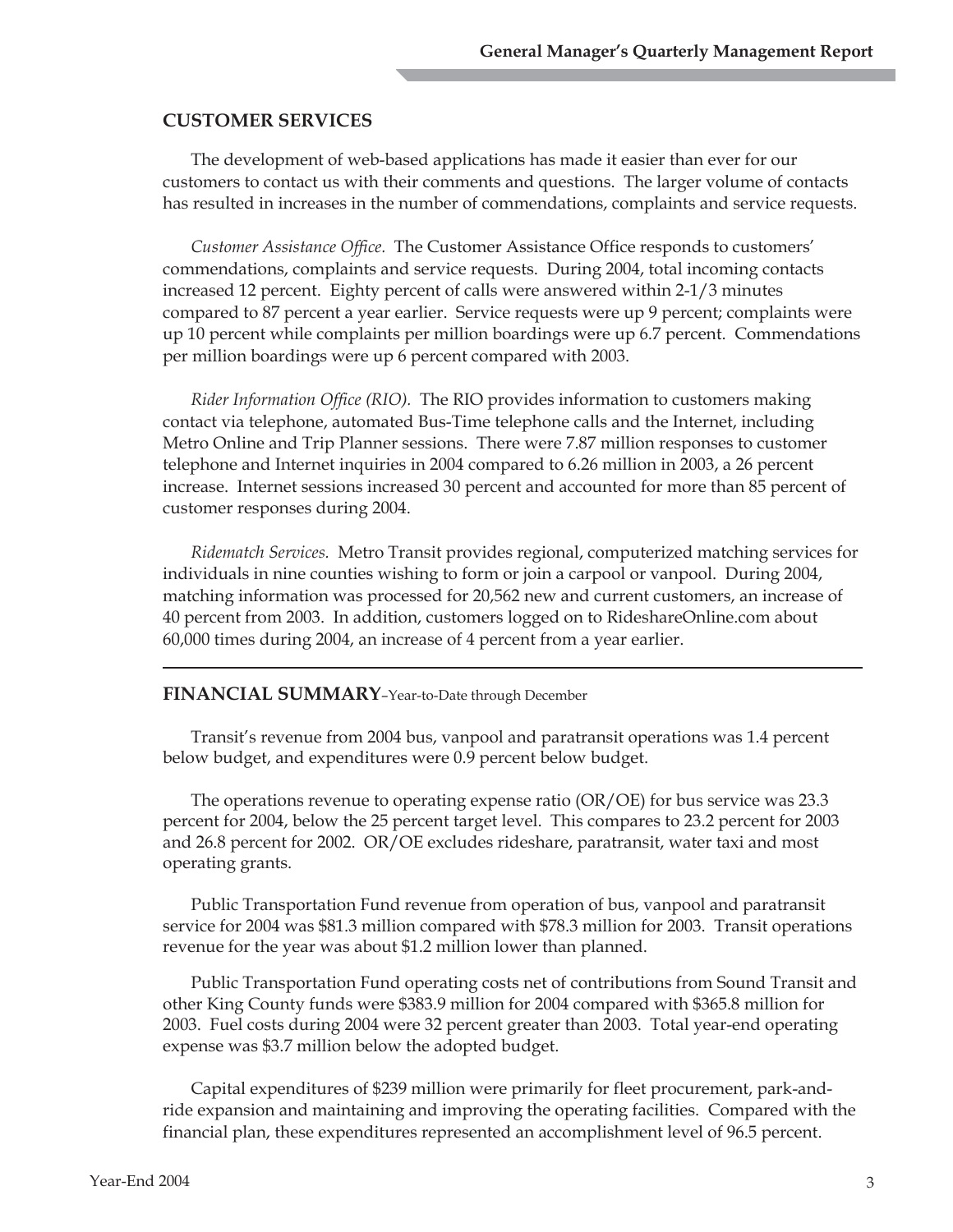#### **OPERATING HIGHLIGHTS**

King County Metro Transit came very close to providing the amount of service planned for 2004. Total service hours were up 0.8 percent from 2003 service hours, but were 0.2 percent less than budget. Total miles of service were 0.1 percent greater than 2003 miles, but were 0.1 percent less than budget.

*New Partnerships Promote Transit Use.* Transit implemented two new partnerships to help promote transit use in 2004. The "U-Commute" Incentive Program was developed with Unico Properties, the Urban Mobility Group and Flexcar to provide incentives for tenants in downtown Seattle Metropolitan Track properties to participate in Metro pass programs. Thirty companies with 180 passes signed up in the first month.

Transit also entered into a partnership with the Bellevue Downtown Association to provide pass program outreach, contract negotiation and referrals to small employers in downtown Bellevue.

*ACCESS Recertification Process Revised.* Accessible Service developed and implemented an automated re-certification process for eligible but inactive riders who reach their eligibility expiration date. Inactive riders are not required to re-certify until they request an ACCESS ride. They are then given 60 days to re-certify. The automated process reduces required staff time and minimizes costs associated with re-certification by not having to re-certify riders every three years. This is also easy and convenient for inactive riders who want to resume riding ACCESS.

*Recognition for Transit.* King County Metro Transit received two significant awards during 2004. The Federal Transit Administration recognized Metro Online as one of the top four Transit websites in the country. Metro Transit also received the King County Coalition against Domestic Violence "2004 Take Action Business/Workplace Award" for the domestic violence transportation program that provides a valued partnership between government and community agencies serving abuse victims.

*Preparing for Tunnel Closure.* Significant activities in last few months of 2004 included reconfiguring Metro Transit, Sound Transit and Community Transit service through downtown Seattle in anticipation of tunnel closure. Transit also installed new color-coded "skip/stop" signs on Second and Fourth Avenues downtown, and other customer information materials were changed. The objective is to improve customer convenience. Once buses are no longer operating in the tunnel, riders will be able to catch all buses serving the same corridor at one set of stops.

#### **CAPITAL PROGRAM HIGHLIGHTS**

*Overview.* In 2004, \$239 million was expended on capital projects. Federal grants funded \$74 million of the total. By far, the largest expenditure was \$166 million for articulated 60-foot buses--213 hybrid diesel-electric and 30 diesel coaches. This purchase schedule was accelerated with the majority of the coaches being received by year-end 2004. Park-and-ride expansion activities included the completion of the Eastgate lot, substantial completion of the Redondo Heights lot and initial construction work beginning at Issaquah Highlands. In addition, the Central Base Campus Employee Parking Garage was completed during the year.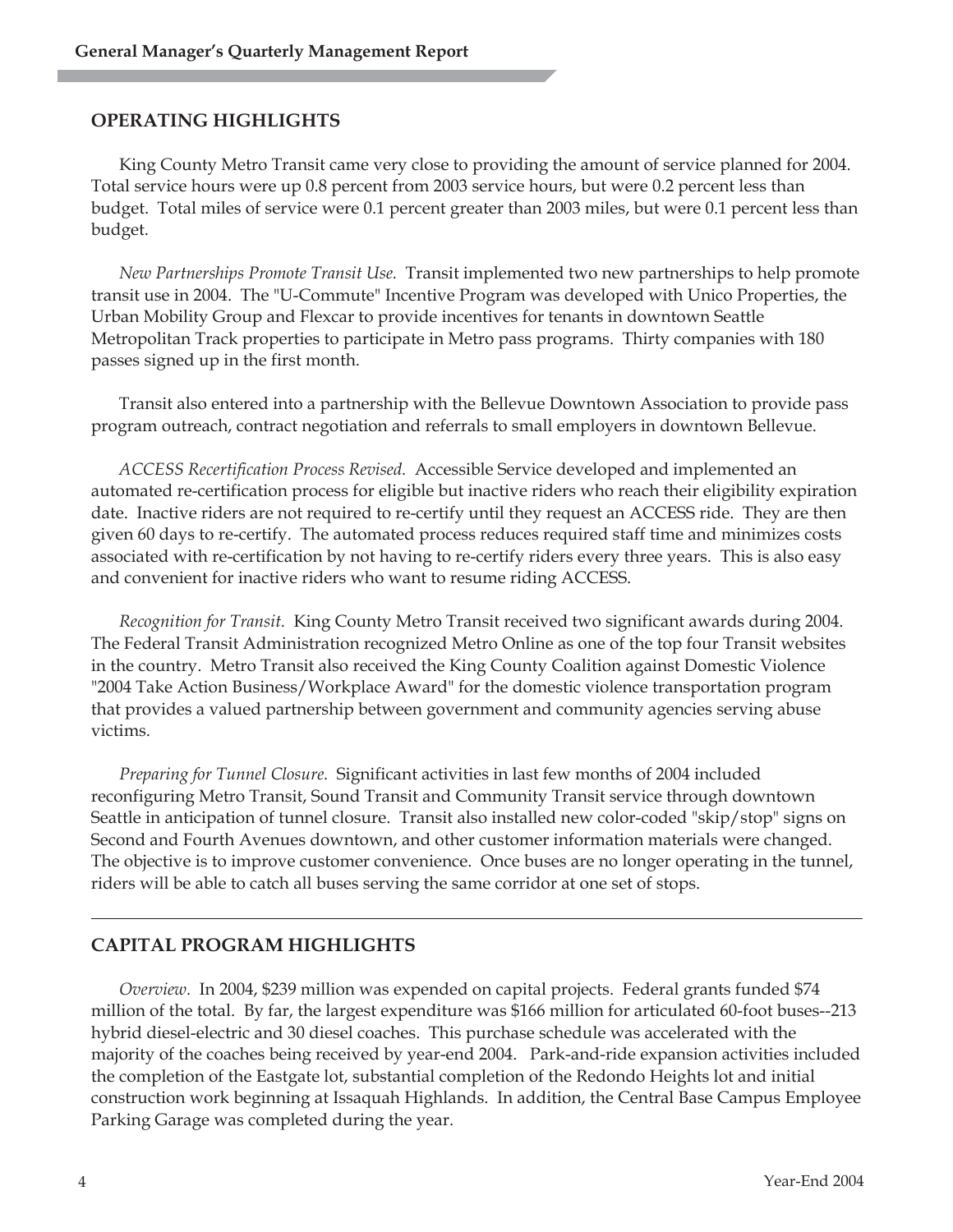In the current financial plan, Capital Improvement Project (CIP) expenditures were projected to be \$247.6 million when adjusted for planned underexpenditures. (This projection is \$74 million higher than the previous estimate for the program when adopted in late 2003. The increase is mostly related to the accelerated delivery of the hybrid vehicles.) When compared to actual expenditures, this results in a 96.5 percent accomplishment rate for the program. The majority of the underexpenditures were in projects that are funded by grants or other revenue sources. This means that while expenditures were below projections, revenues were lower by a like amount. Of the 73 active appropriation projects in the Transit CIP, about 25 percent actually had expenditures higher than anticipated because their schedules were accelerated. The other projects in the program had lower than anticipated expenditures, the largest of which were associated with: Eastgate Park-and-Ride as project costs ended lower than anticipated; Redondo Heights and Issaquah Highlands park-and-rides as construction schedules were slightly delayed from planned estimates, Breda conversion to trolley operation as electric power issues were identified, and trolley overhead modifications as work was designed.

#### *Passenger Facilities*

- Improvements and Changes to Bus Zone Network: Designed and constructed approximately 250 stop zone improvement projects. Provided 299 shelters with new or repaired transparent roofs that improve passenger and operator security. Created and installed 80 shelter murals.
- Opened the expanded Eastgate Park-and-Ride lot in June 2004. The new parking facility provides space for 1,000 additional transit users. By year-end, 53 percent of spaces were being used daily. Utilization is expected to continue to grow.
- Completed corridor improvements in the Ambaum-Delridge area to coincide with service changes initiated in September. In addition, continued to work on downtown improvements in anticipation of tunnel closure in September 2005.
- Continued work on the design of the Burien Transit Center in consultation with the City of Burien. This primarily grant-funded project is intended to be the first stage of a Transit Oriented Development project in the area.
- Completed construction of Redondo Heights Park-and-Ride lot in the Federal Way area. At yearend remaining utility relocation work was scheduled to be completed early in 2005. The garage is scheduled to open in February 2005.
- Awarded the construction contract and began construction of the new Issaquah Highlands Parkand-Ride lot. This 5-story structure that will provide 1,000 parking stalls.
- Constructed a new leased lot in Kenmore area to relocate park-and-ride capacity from the Northshore lot. Lot will provide spaces for 220 vehicles and is better located for access to bus service. The expanded lot opened in January 2005.

#### *Operating Facilities*

- Continued work on modification and retrofit activities for the Downtown Seattle Transit Tunnel. The tunnel is currently scheduled to close in September 2005 for modification for joint bus and light rail operation.
- Completed the construction of the 1,000 stall parking garage at Central Base Campus and the pedestrian bridge over the busway. Garage opening is scheduled for early 2005.
- Began construction of the new Power Distribution Headquarters facility. Construction is scheduled to be completed by mid-2005.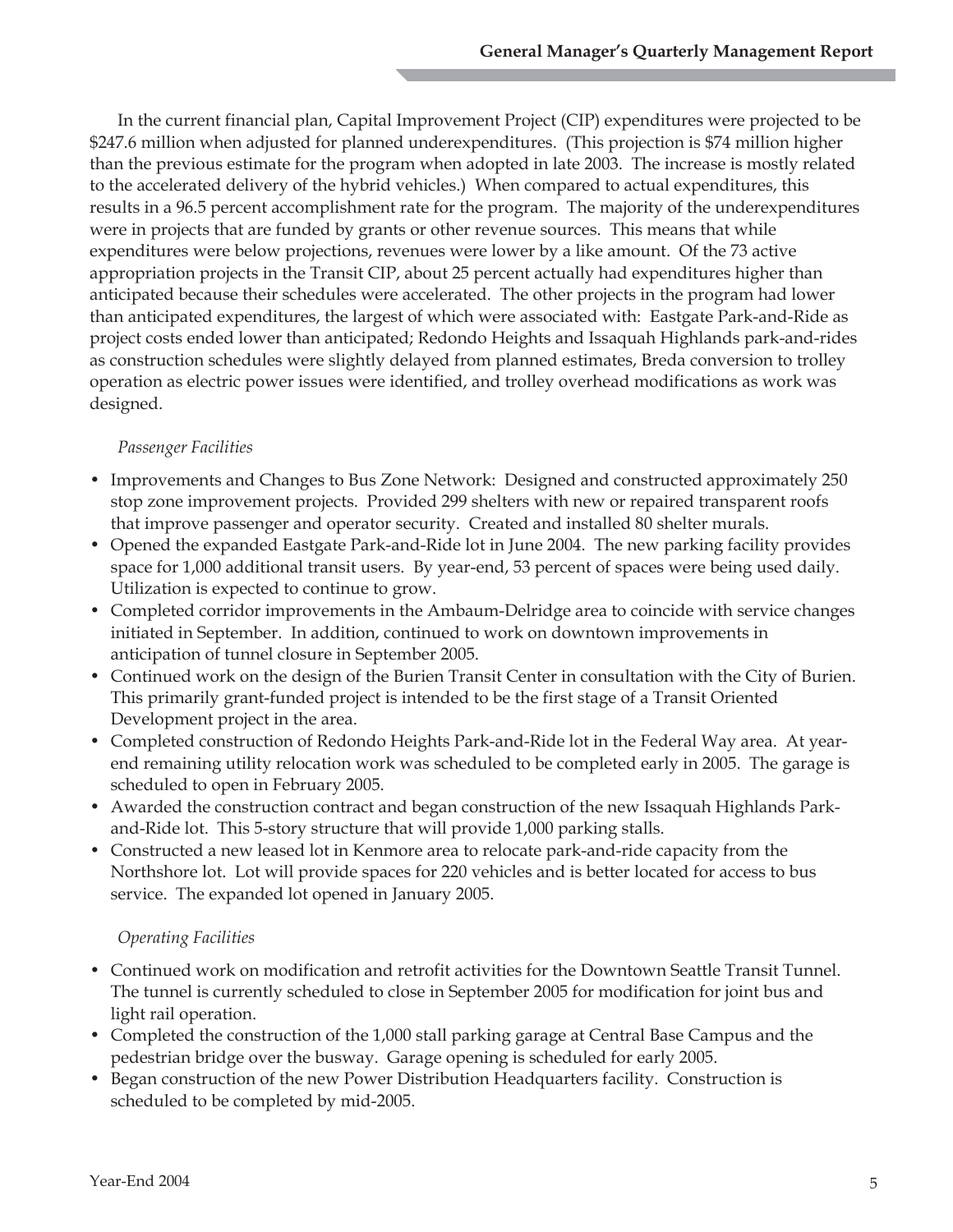- Completed design and received permits for the new Communications Center. Construction is scheduled to be completed by the end of 2005.
- Obtained master use permit and awarded construction contract for Ryerson Base remodel to upgrade existing operating facilities.
- Closed out remodel work at South and East Bases.

#### *Asset Replacement*

- Completed a number of projects as part of the Transit Asset Maintenance Program (TAMP) including: replacement of the Trolley SCADA system, replacement of parallelogram lifts at several operating bases, sealed or replaced pavement at seven park-and-ride lots and one transit center, lighting improvements at Component Supply Center, renovations to the Atlantic Base bus wash facility and roof replacements at a number of transit facilities. Activities included in the TAMP program are prioritized annually based on the results of the Transit Facility Condition Assessment Report.
- Replaced and upgraded servers and domain controllers for a number of key Transit systems. Upgraded switches in the 3rd and 4th floors of King Street Center to improve system reliability and functionality.
- Replaced 206 personal computers, 6 printers, 23 laptops and 1 specialized peripherals that had reached the end of their useful lifve based on standard criteria.
- Replaced over 70 non-revenue vehicles that met replacement criteria.

#### *Fleet*

- Transit took delivery of 213 low-floor hybrid diesel-electric coaches in 2004. These vehicles are the first of their kind operated by King County and replace the dual powered buses that previously operated in the Downtown Seattle Transit tunnel. The delivery schedule for the vehicles was accelerated with the result that over 200 hybrids were in operation at year end versus the 50 that were initially projected. On January 24, 2005, the last Breda trip was operated. In addition, 30 articulated diesel coaches were also received and put into revenue service in 2004.
- Purchased 32 vans for the ACCESS program and 189 replacement vans for the Vanpool Program.

#### *All Other*

- Revised the electric trolley system to accommodate the separation of the Route 7 into two routes, improving schedule reliability to better serve customers.
- Released requests for proposals for both the On-Board Systems and Radio Replacement projects. The On-Board systems proposals were received and under review by a team of transit staff representing different subject areas prior to the end of 2004. The Radio Replacement proposals are due in early 2005.
- Completed market feasibility and initial development analysis for the Redmond Downtown Transit Oriented Development project, including coordinating activities between the City of Redmond and King County.
- Reached tentative agreement between City of Seattle and King County on the design for a new segment of Third Avenue NE as part of the Northgate Transit Oriented Development project. Completed two alternative design concepts and worked with potential developers. Secured grant funding for construction of a pedestrian access lane and bus layover space, including traffic signal improvements. Participated in the Northgate Stakeholders Group.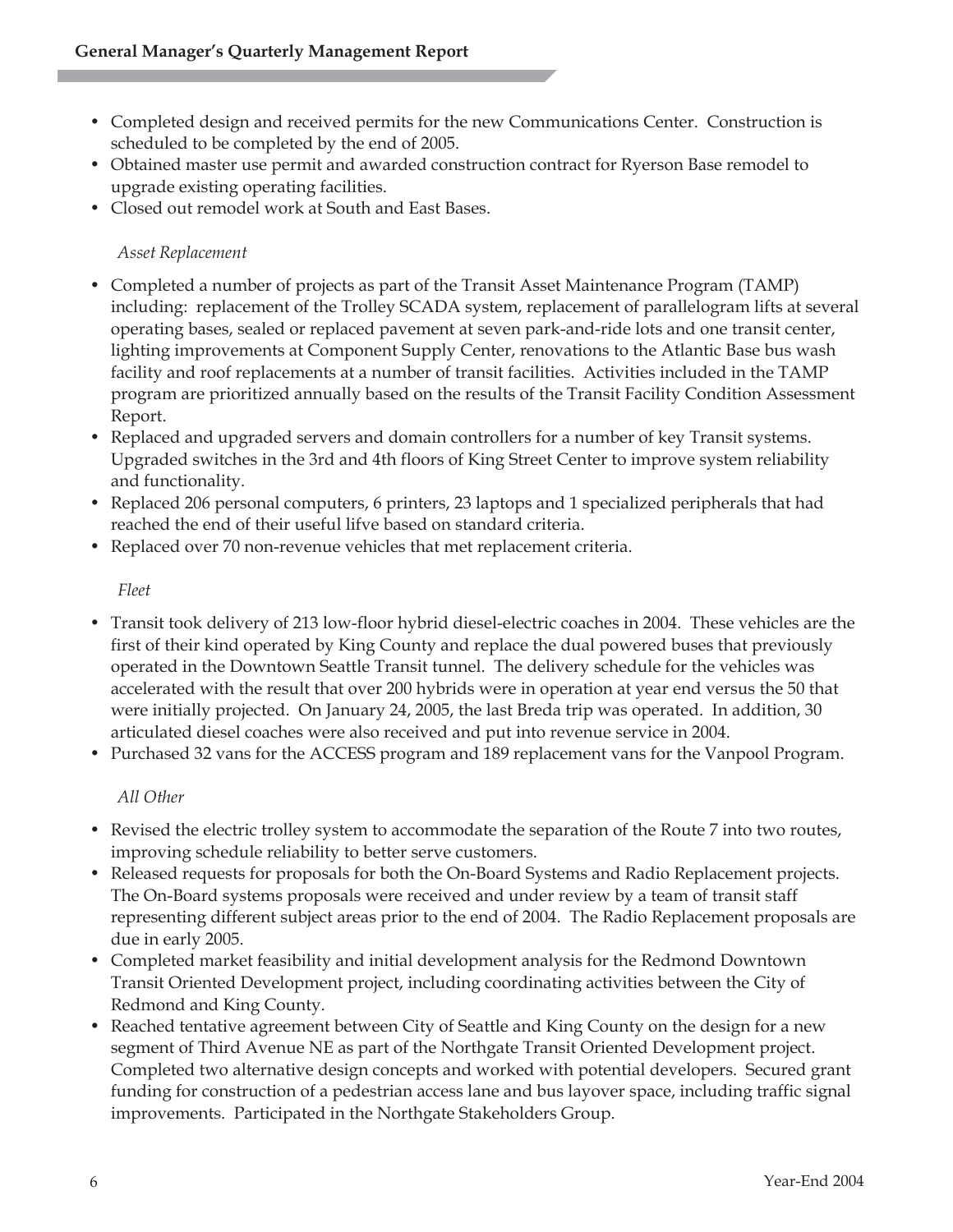- Continued to implement shelter and lighting improvements along the Highway 99 North corridor between Shoreline and Seattle. Worked with an artist and Seattle and Shoreline to design and install a decorative 'crown' attachment to shelters along Aurora Avenue North (Highway 99 North).
- Conducted a pilot project for bus real time information signs at eight locations along Aurora Avenue North using newly developed internet bus real-time arrival system.
- Continued efforts to improve transit speed & reliability throughout the county including: completing a feasibility study for all signalized intersections and worked with local jurisdictions to complete signal improvements along Highway 99 South; completing design and opening construction bids for transit priority work in Kirkland, Trans Valley Corridor, Kenmore, Renton and Kent; executing interagency agreements with WSDOT and other jurisdictions for planned improvements in corridors in Seattle, East, South and West area of King County.
- Reviewed and accepted conceptual and preliminary system and equipment design for the Regional Fare Collection system (Smart Card). Continued efforts to identify business process changes needed by Metro Transit to fully utilize the system. Worked with regional partners to define business rules for the new system that were incorporated into system design.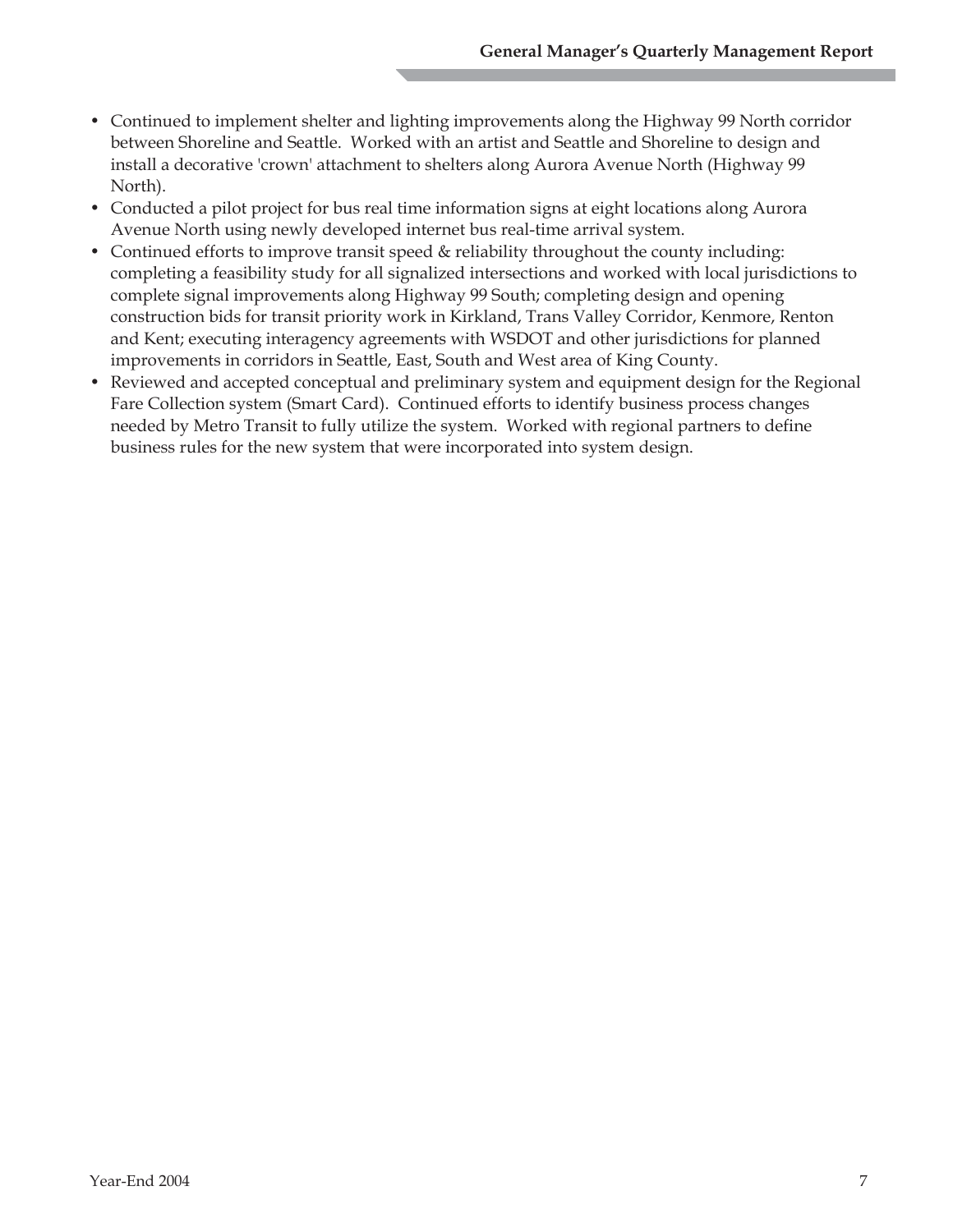| l.                                            |  |
|-----------------------------------------------|--|
| ו<br>וי<br>ì<br>ׇ֚֚֬֕<br>ĺ<br>ĺ<br>֚֕֠֠֠֡֡֡֡֡ |  |
| l<br>I<br>j<br>l<br>ī                         |  |
| こうしょう うくら                                     |  |
| ı<br>ļ                                        |  |
| í                                             |  |

| PUBLIC TRANSPORTATION FUND REVENUES – year-to-date through December |                        |                      | Public Transportation Sub-Funds |                         |               |                               |  |
|---------------------------------------------------------------------|------------------------|----------------------|---------------------------------|-------------------------|---------------|-------------------------------|--|
| Source                                                              | Operating              | Capital <sup>1</sup> | Revenue Fleet<br>Replacement    | Cross Border<br>Lease   | <b>TOTAL</b>  | 2004 Adopted<br><b>Budget</b> |  |
| Operations                                                          |                        |                      |                                 |                         |               |                               |  |
|                                                                     | \$26,018,192           |                      |                                 |                         | \$26,018,192  |                               |  |
|                                                                     | \$44,996,420           |                      |                                 |                         | \$44,996,420  |                               |  |
| $\frac{66.411.053}{200.053}$<br>Other <sup>2</sup>                  |                        |                      |                                 |                         | \$6,411,053   |                               |  |
| Subtotal Transit Operations  \$77,425,665                           |                        |                      |                                 |                         | \$77,425,665  |                               |  |
|                                                                     |                        | \$1,663,000          |                                 |                         | \$4,922,433   |                               |  |
|                                                                     |                        |                      |                                 |                         | \$626,356     |                               |  |
|                                                                     |                        | \$1,663,000          | $\mathfrak{G}$                  | $\partial \mathfrak{F}$ | \$82,974,454  | \$84,154,733                  |  |
| Non-Operations                                                      |                        |                      |                                 |                         |               |                               |  |
| Sales Tax                                                           | $\ldots$ \$232,223,160 | \$77,407,719         | \$1,728,400                     | $\theta$                | \$311,359,279 | \$308,041,443                 |  |
|                                                                     |                        | \$73,557,337         | \$28,533,484                    | $\mathfrak{g}_0$        | \$108,756,884 | \$81,838,195                  |  |
|                                                                     |                        | \$1,253,917          | $\mathfrak{B}$                  | $\mathfrak{S}0$         | \$2,460,114   | \$1,056,231                   |  |
| Sound Transit Service Contributions <sup>5</sup> \$25,889,248       |                        | \$2,690,277          | $\theta$                        | $\mathfrak{g}_0$        | \$28,579,525  | \$24,078,369                  |  |
| Other Non-Operations <sup>6</sup>                                   | $$ \$1,663,046         | \$4,627,883          | $\vartheta$                     | \$1,058,715             | \$7,349,644   | \$30,927,826                  |  |
|                                                                     |                        | \$159,537,133        | \$30,261,884                    | \$1,058,715             | \$458,505,446 | \$445,942,064                 |  |
| TOTAL REVENUE                                                       |                        |                      |                                 |                         |               |                               |  |
| THROUGH DEC. 2004  \$348,959,168                                    |                        | \$161,200,133        | \$30,261,884                    | \$1,058,715             | \$541,479,900 | \$530,096,797                 |  |
| <b>TOTAL REVENUE</b>                                                |                        |                      |                                 |                         | \$482,430,368 |                               |  |
| <sup>1</sup> Capital Fund and Bond Fund are combined.               |                        |                      |                                 |                         |               |                               |  |

1Capital Fund and Bond Fund are combined.

2Contract service, Ride Free Area and transit advertising income.

<sup>2</sup>Contract service, Ride Free Area and transit advertising income.<br><sup>3</sup>Contract service, Ride Free Area and transit advertising income.<br><sup>3</sup>Crant reimbursements are subject to expenditures on eligible projects. Under expend °Grant reimbursements are subject to expenditures on eligible projects. Under expenditures in these projects result in less revenue being recognized.<br>'Payment by Roads, Fleet and Airport funds for services directly support

6Investment income and other miscellaneous, non-operations revenue.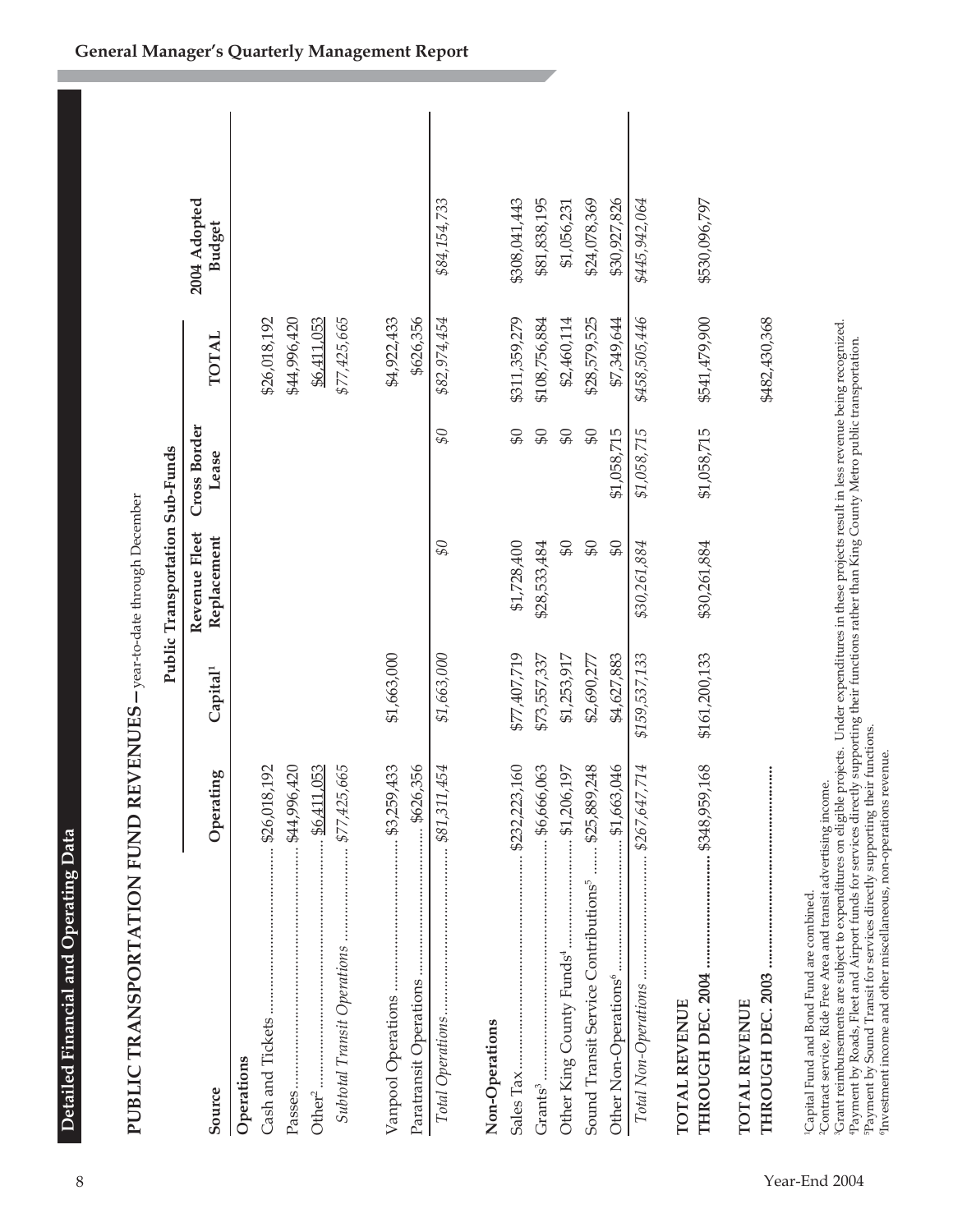|                                                                                                                                                                                                                                | 2004 Expenditures | 2004 Annual<br><b>Budget</b> |  |
|--------------------------------------------------------------------------------------------------------------------------------------------------------------------------------------------------------------------------------|-------------------|------------------------------|--|
| <b>Transit Division</b>                                                                                                                                                                                                        |                   |                              |  |
| General Manager                                                                                                                                                                                                                | \$12,550,494      |                              |  |
| <b>Transit Overhead/Direct Charges</b>                                                                                                                                                                                         | \$39,339,281      |                              |  |
| <b>Transit Operations</b>                                                                                                                                                                                                      | \$172,557,433     |                              |  |
| Paratransit/Rideshare                                                                                                                                                                                                          | \$42,236,172      |                              |  |
| Vanpool Operations                                                                                                                                                                                                             | \$2,611,230       |                              |  |
| Vehicle Maintenance                                                                                                                                                                                                            | \$65,741,464      |                              |  |
| Power and Facilities                                                                                                                                                                                                           | \$23,778,451      |                              |  |
| Service Development                                                                                                                                                                                                            | \$12,371,205      |                              |  |
| Management Information and Transit Technology                                                                                                                                                                                  | \$6,365,135       |                              |  |
| Sales and Customer Services                                                                                                                                                                                                    | \$12,473,082      |                              |  |
| Design and Construction                                                                                                                                                                                                        | \$1,003,777       |                              |  |
| Diesel Fuel/Trolley Power                                                                                                                                                                                                      | \$15,907,050      |                              |  |
| Total Transit Division <sup>1,3</sup>                                                                                                                                                                                          | \$406,934,774     | \$410,670,071                |  |
| <b>Other Department of Transportation</b>                                                                                                                                                                                      |                   |                              |  |
| Transportation Administration Division <sup>2,3</sup>                                                                                                                                                                          | \$4,060,126       | \$4,315,796                  |  |
| 2004 Transportation Operating Sub-Fund Total                                                                                                                                                                                   | \$410,994,900     | \$414,985,867                |  |
| Less: Planned Under-Expenditures                                                                                                                                                                                               | <u>\$0</u>        | <u>\$0</u>                   |  |
| Net Planned Expenditures                                                                                                                                                                                                       | \$410,994,900     | \$414,985,867                |  |
| Less: 2004 Sound Transit Contracted Services<br>2004 Support of Other King County Funds/non-Transit                                                                                                                            | $(\$25,889,248)$  | $(\$23,633,173)$             |  |
| Grants                                                                                                                                                                                                                         | ( \$1,206,197)    | (\$1,501,427)                |  |
| 2004 Transportation Operating Sub-Fund Total Expense,<br>Net of Expenditures in Support of Other Funds                                                                                                                         | \$383,899,455     | \$389,851,267                |  |
| 2003 Transportation Operating Sub-Fund Total Expense,<br>Net of Expenditures in Support of Other Funds                                                                                                                         | \$365,822,697     |                              |  |
| and the second control of the control of the control of the control of the control of the control of the control of the control of the control of the control of the control of the control of the control of the control of t |                   |                              |  |

#### **PUBLIC TRANSPORTATION OPERATING SUB-FUND EXPENDITURES**—YTD through Dec.

1 Sound Transit contributions reimburse a portion of these expenditures.

2 Roads, Fleet and Airport contributions reimburse a portion of these expenditures.

3 The adopted budget reflects supplemental funding ordinances increasing the Transit Division \$5,432,101 and decreasing the Transportation Administration Division \$77,879. This includes all supplementals adopted through 11/30/04.

#### **PUBLIC TRANSPORTATION CAPITAL SUB-FUND EXPENDITURES**—YTD through Dec.

|                                                                   |                   | 2004 Annual                    |  |
|-------------------------------------------------------------------|-------------------|--------------------------------|--|
|                                                                   | 2004 Expenditures | Projected Expense <sup>1</sup> |  |
|                                                                   |                   | \$2,279,409                    |  |
|                                                                   |                   | \$15,299,040                   |  |
|                                                                   |                   | \$42,534,589                   |  |
|                                                                   |                   | \$32,513,837                   |  |
|                                                                   |                   | \$33,058,478                   |  |
|                                                                   |                   | \$8,285,475                    |  |
|                                                                   |                   | \$2,420,112                    |  |
|                                                                   |                   | \$6,358,669                    |  |
|                                                                   |                   | \$14,661,241                   |  |
|                                                                   |                   | \$7,022,000                    |  |
| Total Transportation Capital Sub-Fund Expenditures  \$238,871,097 |                   | \$164,432,850                  |  |
|                                                                   |                   | (\$10,674,004)                 |  |
| Net Planned Public Transportation Capital Sub-Fund                |                   | \$153,758,846                  |  |

1 2004 cash flow; excludes leases.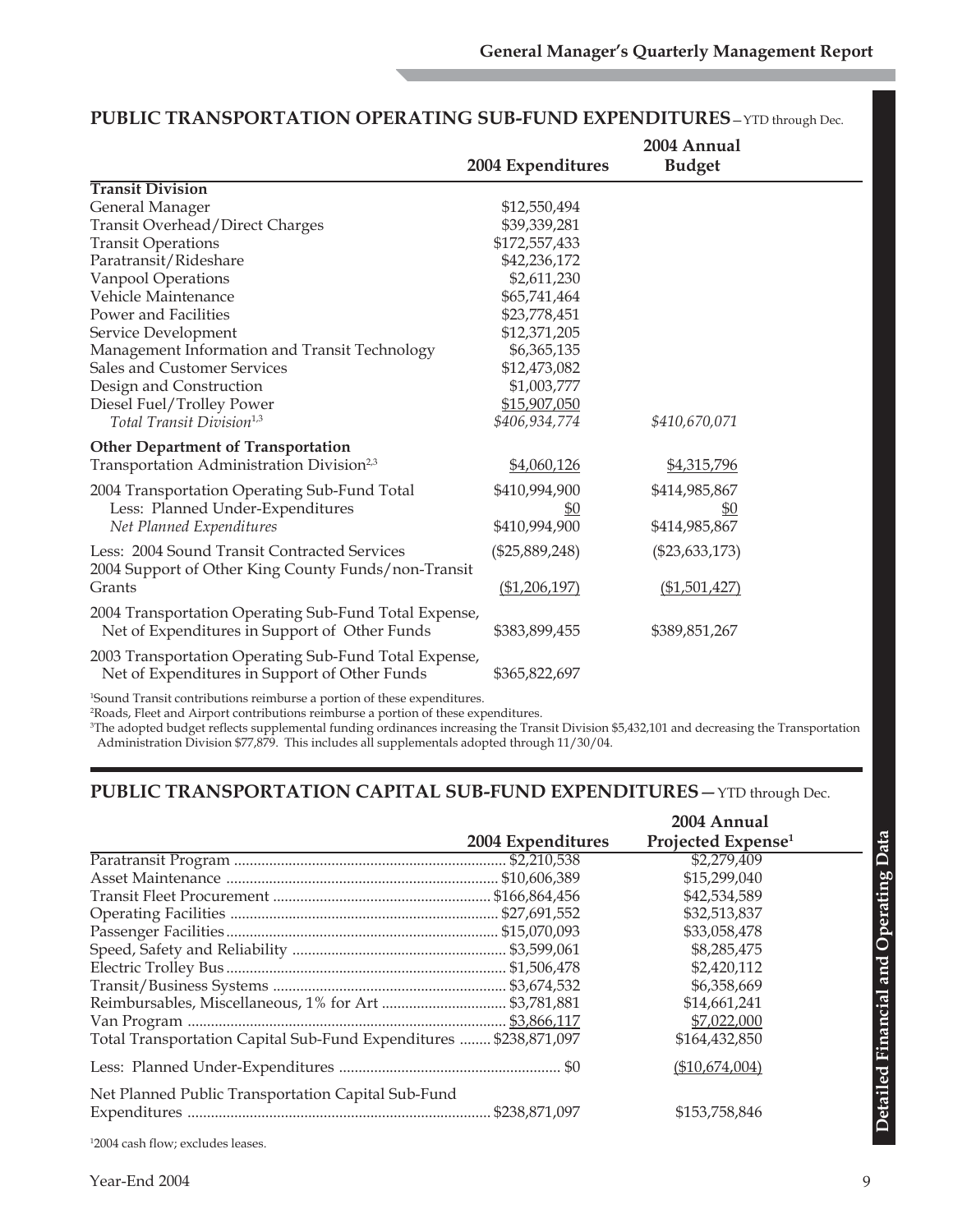### **TRANSIT STATISTICS**—year-to-date through December

| <b>Excludes Vanpool and Paratransit</b>                      | 2004 | 2003          |  |
|--------------------------------------------------------------|------|---------------|--|
| Transit System Including Metro and Sound Transit             |      |               |  |
|                                                              |      | 96,186,372    |  |
|                                                              |      | 3,524,335     |  |
|                                                              |      | 61,397        |  |
|                                                              |      | 3,585,732     |  |
|                                                              |      | 46,419,075    |  |
| Boardings/Service Hour  27.3                                 |      | 26.8          |  |
|                                                              |      | 2.06          |  |
|                                                              |      | 3,547         |  |
| Passenger Accidents/Million Revenue Miles 5.95               |      | 6.02          |  |
| Traffic Accidents/Million Revenue Miles  33.2                |      | 32.8          |  |
| Preventable Accidents as a % of Total Accidents  26.2%       |      | 28.2%         |  |
| Preventable Accidents per Million Revenue Miles  10.3        |      | 10.9          |  |
|                                                              |      | 79.0%         |  |
| Metro Transit Only                                           |      |               |  |
|                                                              |      | 91,591,399    |  |
|                                                              |      | 3,285,084     |  |
|                                                              |      | 61,397        |  |
|                                                              |      | 3,346,481     |  |
|                                                              |      | 42,308,719    |  |
| Boardings/Service Hour  27.9                                 |      | 27.4          |  |
|                                                              |      | 2.15          |  |
|                                                              |      | \$74,077,429  |  |
| Bus Operations Revenue <sup>5</sup> /Boarding \$0.82         |      | \$0.81        |  |
| Bus Operations Revenue <sup>5</sup> /Service Hour \$22.95    |      | \$22.14       |  |
| Bus Operations Revenue <sup>4,5</sup> /Platform Mile  \$1.82 |      | \$1.75        |  |
|                                                              |      | \$319,487,833 |  |
| Bus Operating Cost <sup>6</sup> /Boarding  \$3.53            |      | \$3.49        |  |
| Bus Operating Cost <sup>6</sup> /Service Hour\$98.67         |      | \$95.47       |  |
| Bus Operating Cost <sup>4,6</sup> /Platform Mile  \$7.78     |      | \$7.48        |  |

 $^{\rm 1}$  Includes all subcontracted service, Waterfront Streetcar and special event services.

<sup>2</sup> Includes all coach revenue (in service), deadhead and layover hours; excludes subcontracted service.

<sup>3</sup> Includes all coach revenue (in service) and deadhead miles; excludes subcontracted service.

<sup>4</sup> Excludes subcontracted service.

<sup>5</sup> Includes all Public Transportation Fund Operating Sub-Fund Operations Revenue, less Vanpool and Paratransit.

<sup>6</sup> Includes all Public Transportation Fund Operating Sub-Fund Expense less contributions from Roads, Fleet, Airport and Sound Transit. Excludes Water Taxi, Vanpool, Rideshare Services and Paratransit operating costs and some operating grants.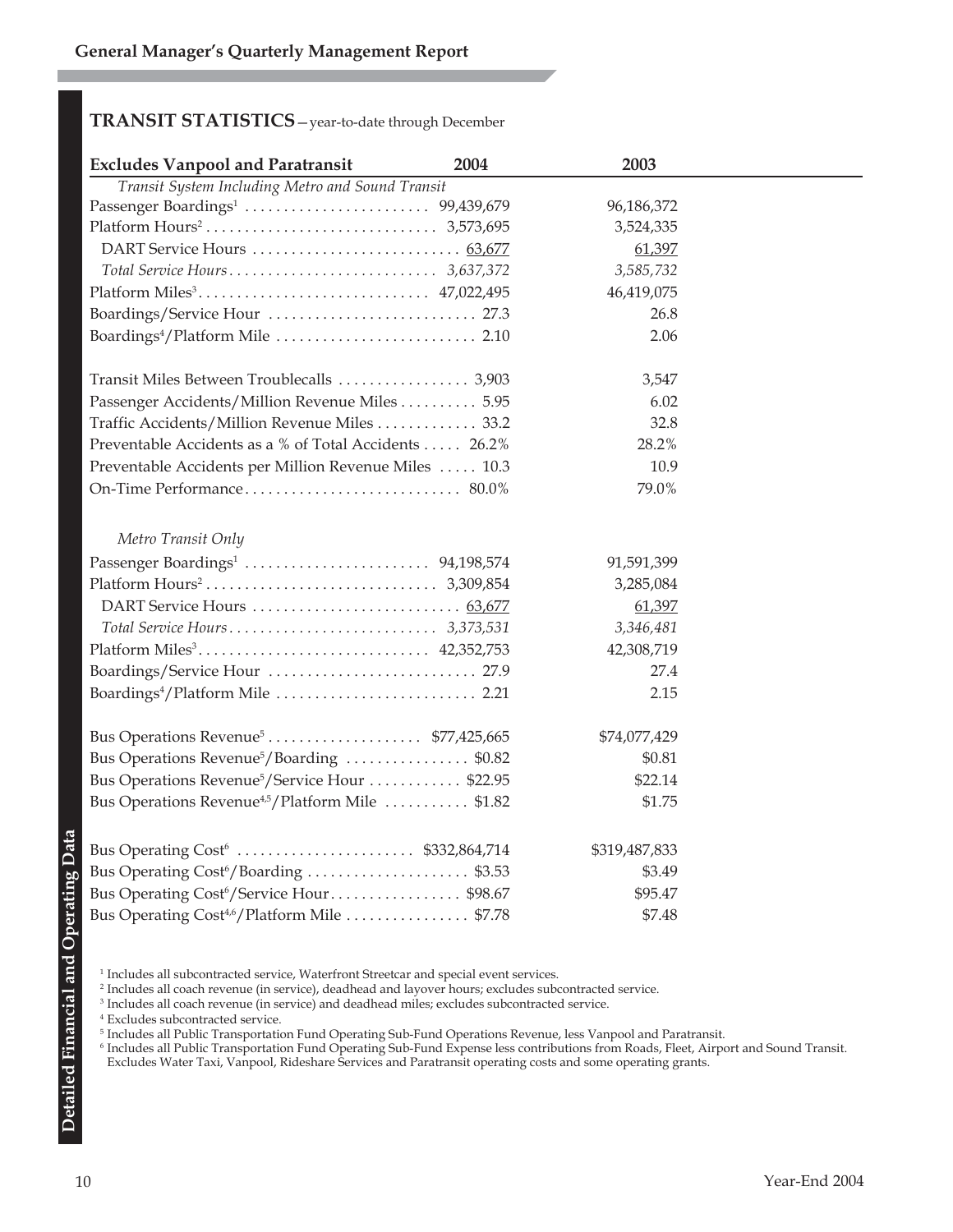#### **CUSTOMER SERVICES**—year-to-date through December

| Customer Relations <sup>1</sup>                                                                     | 2004 | 2003   |  |
|-----------------------------------------------------------------------------------------------------|------|--------|--|
| <b>Customer Assistance Office - The Customer Assistance Office responds to customers presenting</b> |      |        |  |
| commendations, complaints or service requests.                                                      |      |        |  |
|                                                                                                     |      | 65,786 |  |
|                                                                                                     |      | 59,247 |  |
|                                                                                                     |      | 90%    |  |
| % Answered Within 2-1/3 Minutes  80%                                                                |      | 87%    |  |
| Email/U. S. Mail Received/In-Person Contacts, etc 6,897                                             |      | 7,603  |  |
|                                                                                                     |      | 66,850 |  |
|                                                                                                     |      | 73,389 |  |
| <b>Contacts Recorded in the Customer Assistance Tracking System</b>                                 |      |        |  |
|                                                                                                     |      | 1,605  |  |
|                                                                                                     |      | 13,100 |  |
| Complaints/Million Boardings 145.4                                                                  |      | 136.2  |  |
| Commendations/Million Boardings  19.7                                                               |      | 18.6   |  |

**Rider (RIO)/Bus Time Information—**The Rider Information Office responds to customer inquiries received via direct telephone calls. Automated bus schedule information is provided through Bus-Time telephone calls, Metro Online sessions and Online Trip Planner visits.

|                                                         | 1,271,421 |
|---------------------------------------------------------|-----------|
| Incoming Customer Calls Answered (w/o Bus-Time) 745,857 | 748,322   |
| Percent Answered Within 2-1/3 Minutes  71%              | 65%       |
|                                                         | 314,634   |
| Total Calls Answered  1,098,564                         | 1,062,956 |
|                                                         | 84%       |
|                                                         | 1,749,988 |
| Estimated Metro Online Sessions  4,335,485              | 3,449,044 |
|                                                         | 5,199,032 |
|                                                         | 6,261,988 |

**Ridematch Services—**Metro Transit provides regional computerized matching services to individuals in nine counties wishing to form or join a carpool or vanpool. Contacts are made by telephone, mail and through Metro's RideshareOnline.com Internet service. Metro also provides customized carpool and vanpool services to King County employers.

| Rideshare Online Home Page Visits 165,423 | 124.163 |
|-------------------------------------------|---------|
|                                           | 57.513  |
|                                           | 7.822   |
|                                           | 6.837   |

<sup>1</sup> Includes contacts regarding Sound Transit service.

<sup>2</sup> Service Request: The customer requested an adjustment or change in service.

<sup>3</sup> Complaint: The customer expressed dissatisfaction or discontent with the service received or with an incident that occurred.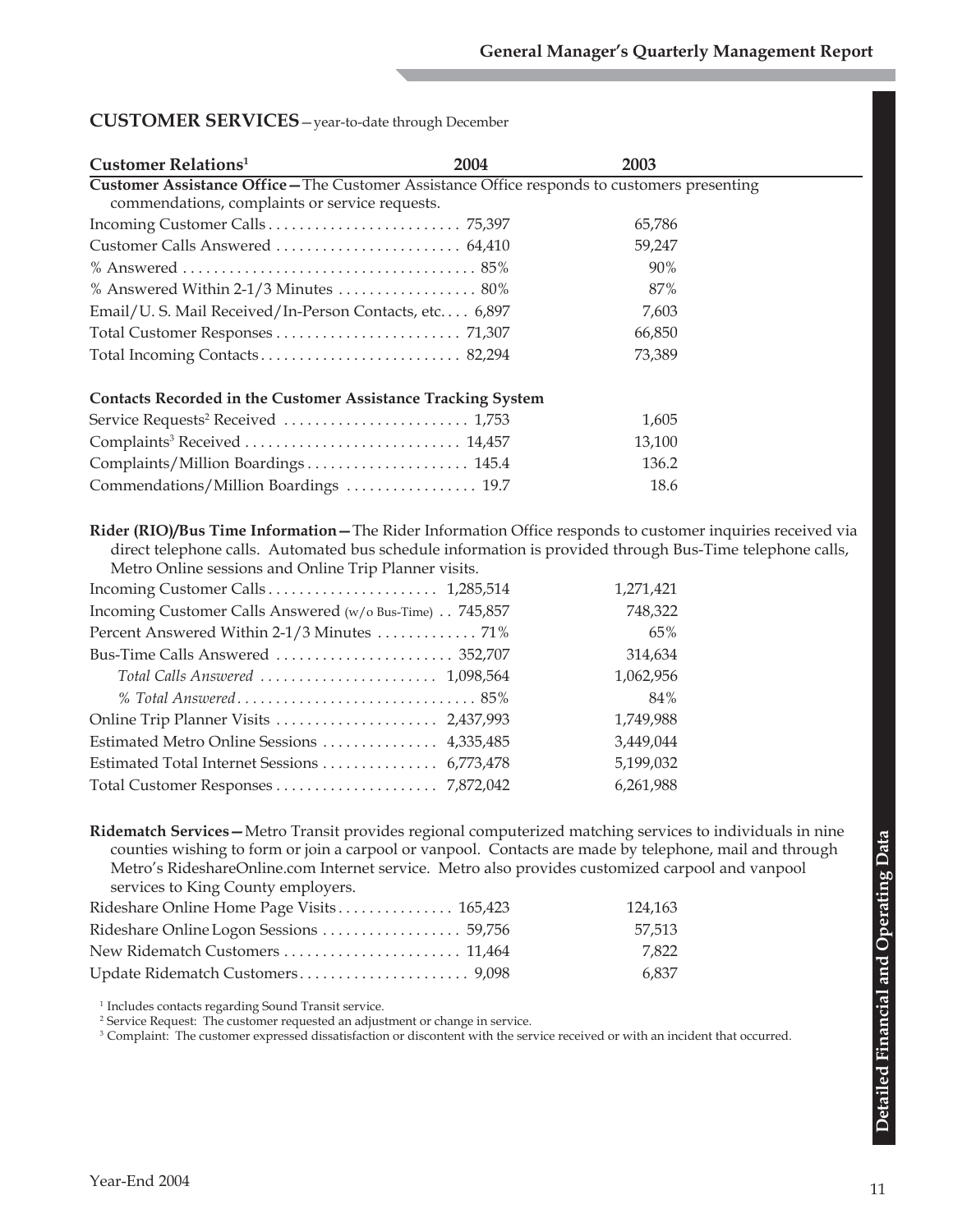#### **PARATRANSIT SERVICES**—year-to-date through December

Transportation for people with disabilities and low-income seniors through either the ADA Paratransit Program or the Paratransit OPTIONS Program. Services include a taxi subsidy using scrip and the ACCESS Transportation Van Service.

|                                                          | 2004 | 2003         |  |
|----------------------------------------------------------|------|--------------|--|
| <b>Service Provided</b>                                  |      |              |  |
|                                                          |      | 1,024,491    |  |
|                                                          |      | 52,264       |  |
|                                                          |      | 1,076,755    |  |
| <b>Service Revenue</b>                                   |      |              |  |
|                                                          |      | \$194,114    |  |
|                                                          |      | \$241,996    |  |
|                                                          |      | \$22,502     |  |
|                                                          |      | \$458,612    |  |
| <b>Service Cost</b>                                      |      |              |  |
| ACCESS Direct Operating Cost\$33,075,125                 |      | \$31,680,896 |  |
| Taxi Scrip Direct Operating Cost <sup>2</sup> \$388,582  |      | \$372,214    |  |
| Total Direct Operating Cost  \$33,463,707                |      | \$32,053,110 |  |
|                                                          |      | \$4,132,395  |  |
| Total Operating Cost \$38,626,662                        |      | \$36,185,505 |  |
| <b>Paratransit Statistics</b>                            |      |              |  |
| Adjusted Direct Operating Cost/ACCESS Psgr Ride  \$31.78 |      | \$30.62      |  |
| Adjusted Direct Operating Cost/Taxi Psgr Ride  \$7.39    |      | \$7.12       |  |
|                                                          |      | 1.65         |  |
|                                                          |      | 386,335      |  |
|                                                          |      | 97%          |  |
|                                                          |      | 100%         |  |

<sup>1</sup> Total Operations Revenue does not include revenue from Regional Reduced Fare Passes, tickets or passengers transferring to or from regular bus service.

<sup>2</sup> Metro share of total cost. Customer pays a like amount.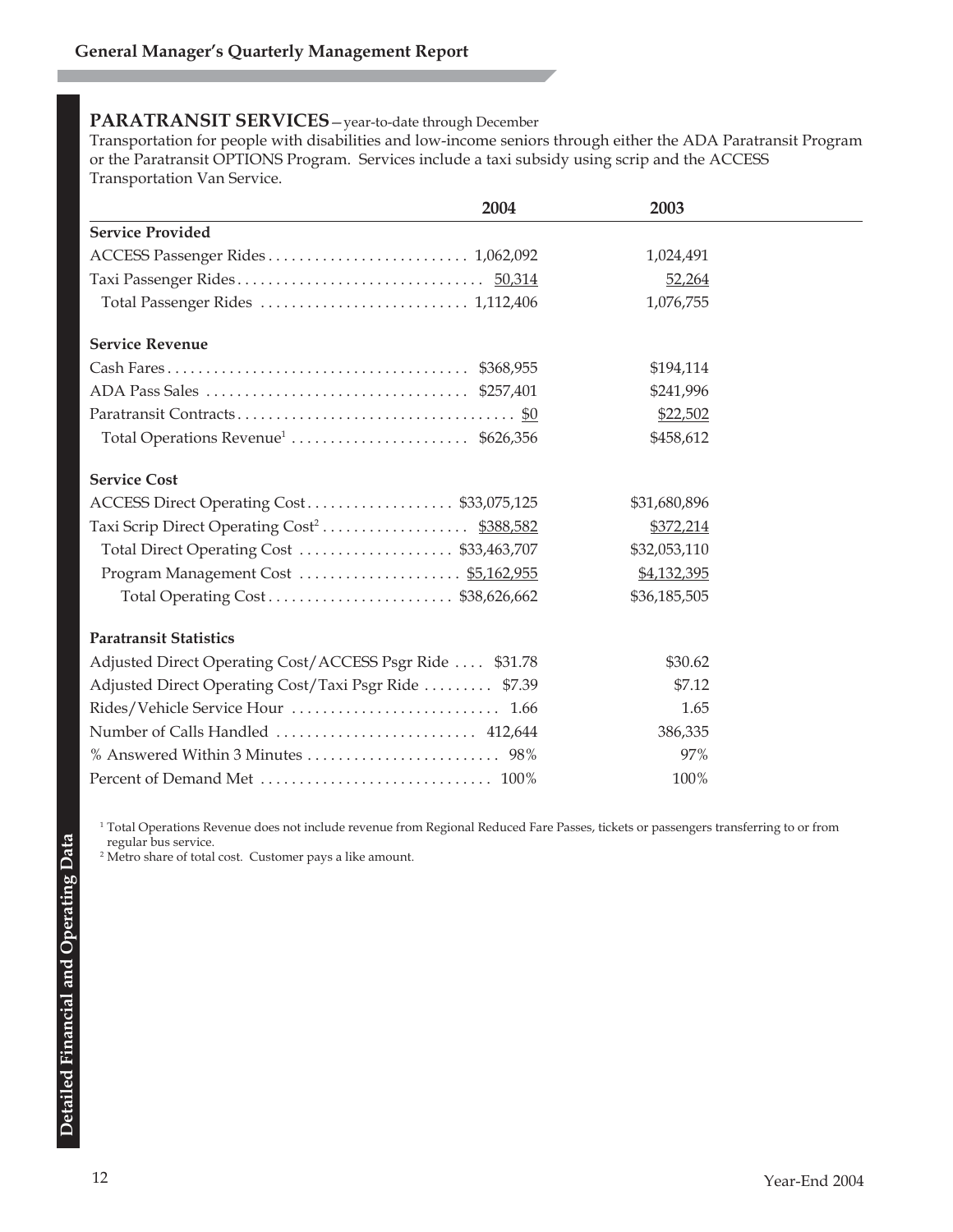#### **DART SERVICE**—year-to-date through December

DART is demand responsive transit service operated for the general public by private contractors. Reported in total transit passenger boardings.

| 2004 | 2003        |
|------|-------------|
|      | 584,870     |
|      | 61,397      |
|      | \$139,231   |
|      | \$3,214,108 |
|      | \$5.50      |

1 Estimate using daily head counts. 2004 includes route 773 operated May through September to support the Water Taxi. 2 Includes only cash fares.

#### **VANPOOL SERVICES**—year-to-date through December

|                                                       | 2004 | 2003        |
|-------------------------------------------------------|------|-------------|
| <b>Service Provided</b>                               |      |             |
|                                                       |      | 1,793,748   |
|                                                       |      | 663         |
|                                                       |      | 47          |
| <b>Service Revenue</b>                                |      |             |
| Operating Revenue <sup>2</sup> \$3,259,433            |      | \$3,728,697 |
| <b>Service Cost</b>                                   |      |             |
|                                                       |      | \$2,444,024 |
| Direct Program Management Cost  \$1,436,099           |      | \$1,422,812 |
|                                                       |      | \$3,866,836 |
| <b>Vanpool Statistics</b>                             |      |             |
|                                                       |      | 9,337,262   |
| Direct Operating Cost/Mile\$0.29                      |      | \$0.26      |
| Direct Operating Cost/Passenger Trip \$1.55           |      | \$1.36      |
| Operating Revenue <sup>2</sup> /Passenger Trip \$1.93 |      | \$2.08      |

<sup>1</sup> A fleet reduction of 40 vans was completed concurrent with the annual vehicle replacement process.

2 Excludes revenue of \$1,663,000 in 2004 and \$1,237,000 in 2003 to support the Vanpool Capital Improvement Program.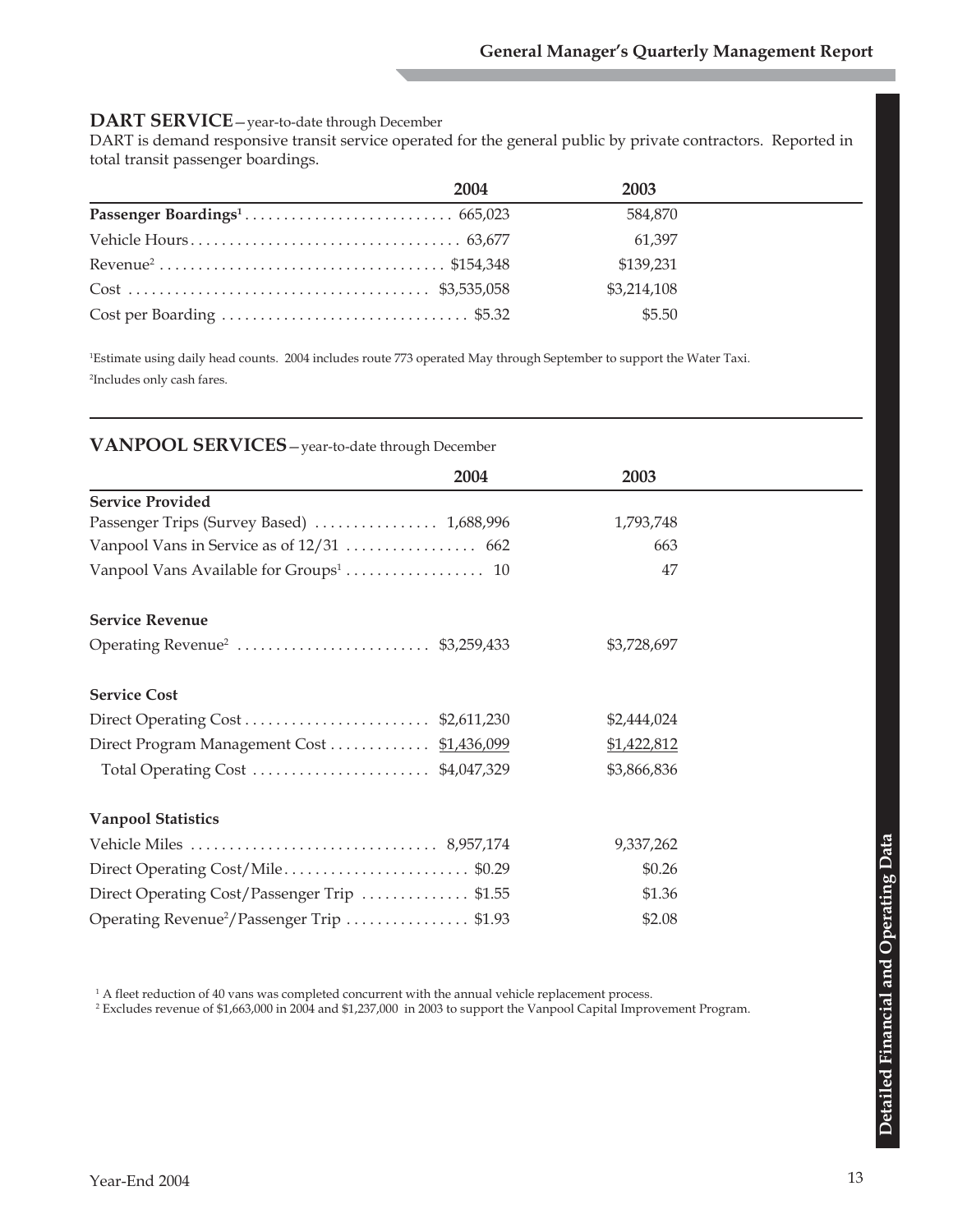#### **BENSON WATERFRONT STREETCAR LINE**—year-to-date through December

| 2004 | 2003    |  |
|------|---------|--|
|      | 12.737  |  |
|      | 403.590 |  |

#### **WATER TAXI**—year-to-date through December

| 2004 | 2003                 |  |
|------|----------------------|--|
|      | April 21-November 28 |  |
|      | 116,833              |  |
|      | 1,844                |  |
|      | \$111,816            |  |
|      | \$424,409            |  |
|      | \$4.59               |  |

\*Excludes administration and overhead. 2004 includes added cost of shuttle service.

#### **OPERATING ENVIRONMENT**—year-to-date through December

|                                                      | 2004 | 2003      |  |
|------------------------------------------------------|------|-----------|--|
|                                                      |      | 192.3     |  |
| Avg. Regular, Unleaded Gas Price <sup>2</sup> \$1.95 |      | \$1.66    |  |
|                                                      |      | 1,340,900 |  |

<sup>1</sup> The Annual Consumer Price Index for the Seattle-Tacoma-Bremerton CMSA (1982-84=100).

<sup>2</sup> Annual average, Seattle market, 2004 dollars.

<sup>3</sup> Washington State Employment Security Department, Seattle-Bellevue-Everett MSA non-farm wage and salary workers, December

#### **METRO TRANSIT EMPLOYEE INFORMATION**—as of December 31, 2004

|                                               | <b>Number of Employees</b><br>(Head Count) $1$ | <b>Budgeted Full-Time</b><br><b>Equivalents (FTEs)</b> |
|-----------------------------------------------|------------------------------------------------|--------------------------------------------------------|
| Transit General Manager <sup>2</sup>          | 49                                             | 48.50                                                  |
| <b>Transit Operations</b>                     | 213                                            | 224.87                                                 |
| Operators                                     | 2,703                                          | 2,072.03                                               |
| Full Time<br>1,640<br>(head count)            |                                                |                                                        |
| (head count)<br>Part Time<br>1,063            |                                                |                                                        |
| Vehicle Maintenance                           | 664                                            | 682.23                                                 |
| Power and Facilities                          | 251                                            | 262.00                                                 |
| Service Development                           | 79                                             | 79.85                                                  |
| Management Information and Transit Technology | 65                                             | 66.44                                                  |
| Sales and Customer Services                   | 130                                            | 123.95                                                 |
| Design and Construction                       | 82                                             | 84.00                                                  |
| Rideshare and Paratransit                     | 63                                             | 64.27                                                  |
| Total                                         | 4,299                                          | 3,708.14                                               |

<sup>1</sup> Includes regular and term-limited employees

<sup>2</sup> Includes Safety, Security and Transit Human Resources

NOTE: Does not include local police officers working intermittently as Transit police.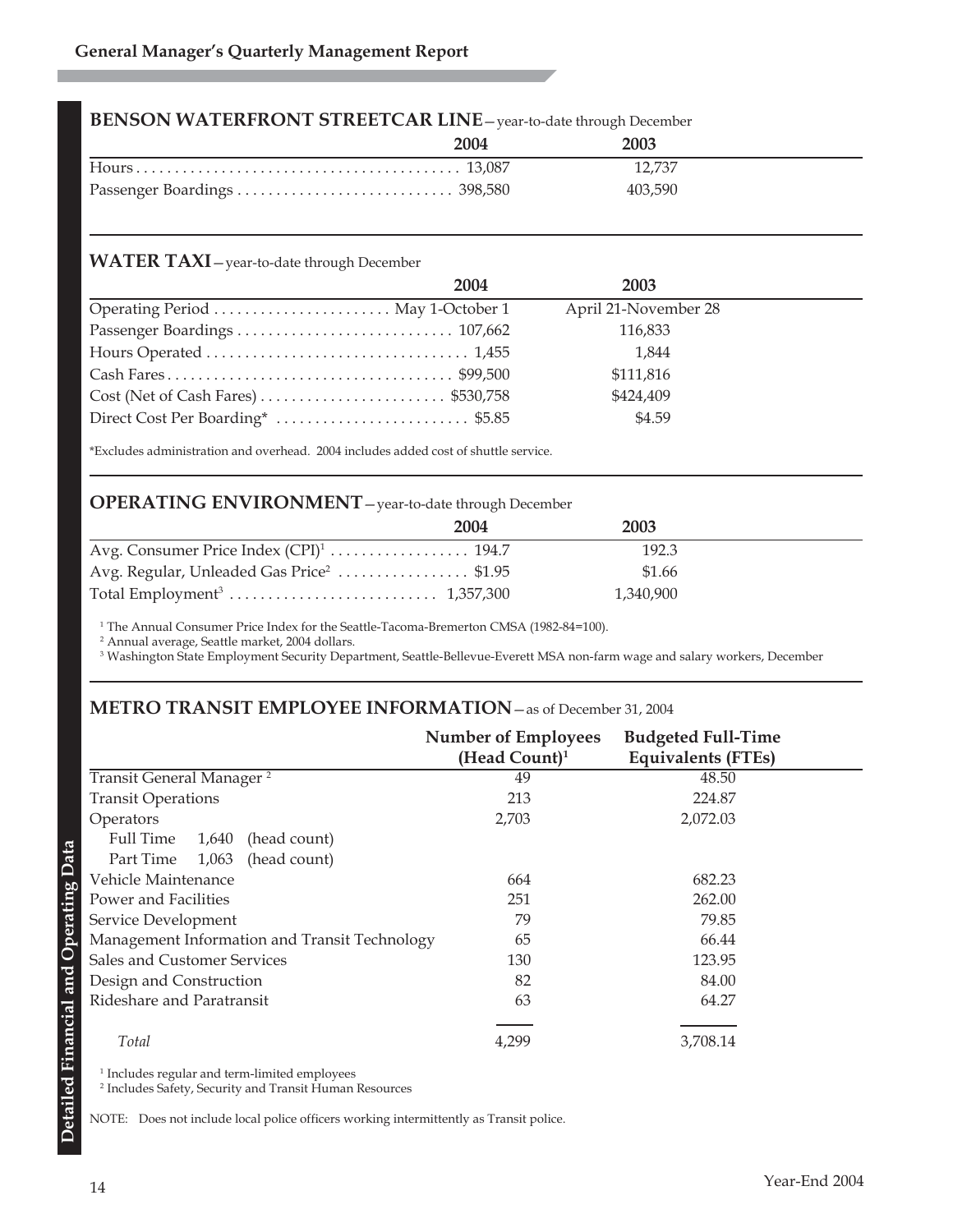| <b>TRANSIT FLEET INFORMATION</b> - as of December 31, 2004                              |
|-----------------------------------------------------------------------------------------|
| <b>Service Fleet (Active)</b>                                                           |
| (100% of active fleet is accessible)                                                    |
| $(1,046$ gas/diesel, 144 trolley, 201 hybrid)                                           |
|                                                                                         |
| (100% of routes are accessible)                                                         |
|                                                                                         |
| <b>Bus Fleet</b>                                                                        |
| <b>Metro Transit</b>                                                                    |
|                                                                                         |
|                                                                                         |
|                                                                                         |
| Trolley-Articulated Coaches  44                                                         |
|                                                                                         |
|                                                                                         |
|                                                                                         |
| <b>Sound Transit</b>                                                                    |
|                                                                                         |
|                                                                                         |
|                                                                                         |
|                                                                                         |
|                                                                                         |
|                                                                                         |
|                                                                                         |
|                                                                                         |
| Total Revenue Vehicles  1,657                                                           |
|                                                                                         |
| Estimated Active Fleet Age (Average In Years)  5.8                                      |
|                                                                                         |
| Coaches In Service (includes subcontracted DART service)                                |
| Maximum Weekday Coaches  1,162                                                          |
|                                                                                         |
| Maximum Saturday Coaches 444                                                            |
|                                                                                         |
| Average System Spare Ratio  20.6%                                                       |
|                                                                                         |
| Scheduled Revenue, Deadhead, Layover Hours as Percentage of Platform Hours <sup>2</sup> |
| Scheduled Revenue Hours/Platform Hours<br>66.0%                                         |
| Scheduled Deadhead Hours/Platform Hours<br>12.0%                                        |
| Scheduled Layover Hours/Platform Hours  22.0%                                           |
|                                                                                         |

1 Includes DART service, the Benson Waterfront Streetcar Line and Custom Bus but excludes Sound Transit Express and Custom Bus school routes that don't operate during the summer. 2 Includes DART service, the Benson Waterfront Streetcar Line and Custom Bus. Includes Sound Transit Express.

**Detailed Financial and Operating Data**

Detailed Financial and Operating Data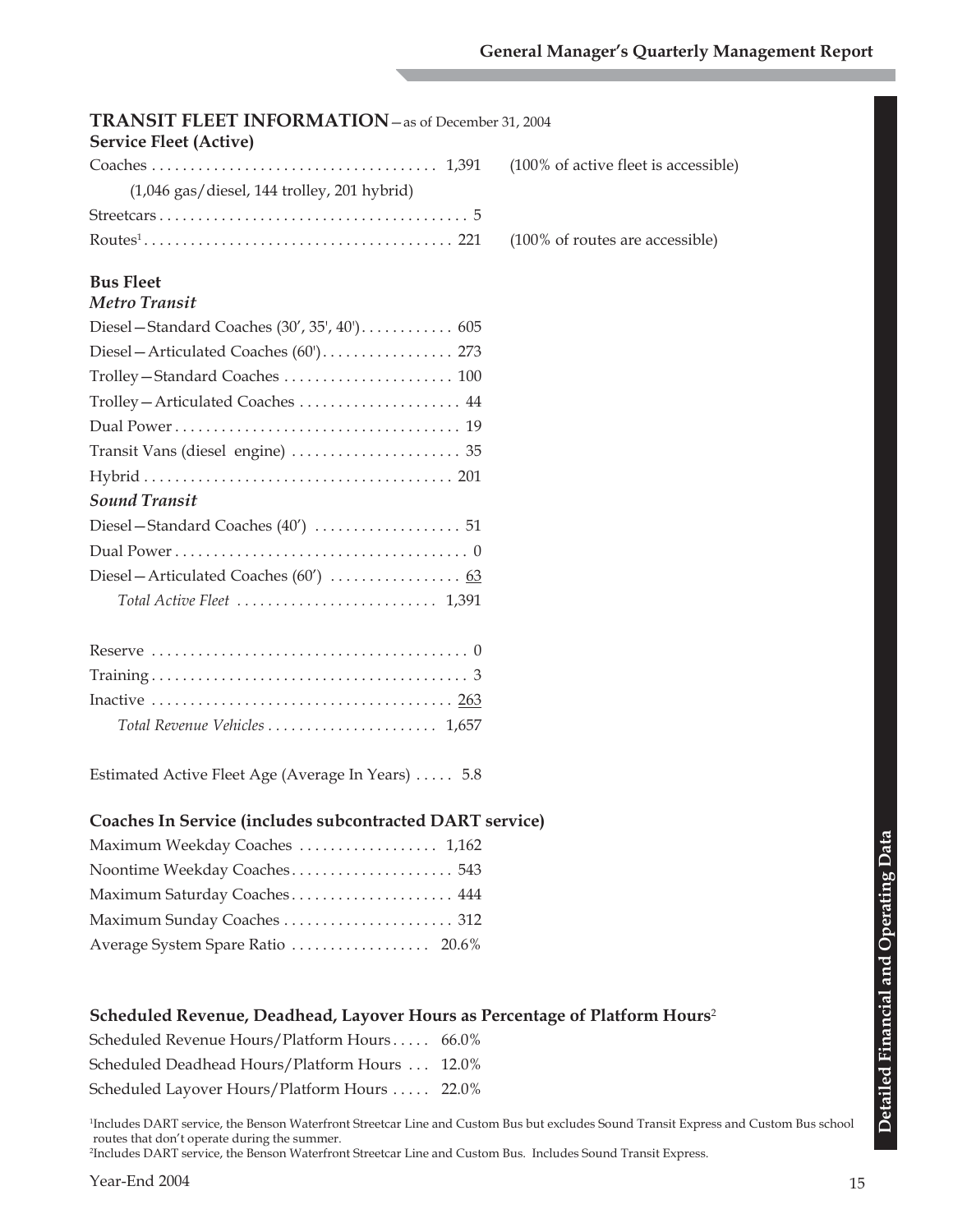|                                                      | FACILITIES INFORMATION - as of December 31, 2004              |              |                                    |  |  |  |
|------------------------------------------------------|---------------------------------------------------------------|--------------|------------------------------------|--|--|--|
|                                                      | <b>Operating Facilities:</b>                                  |              |                                    |  |  |  |
|                                                      | Atlantic                                                      | East         | South                              |  |  |  |
|                                                      | Bellevue                                                      | North        | Safety/Training Center             |  |  |  |
|                                                      | Central                                                       | Ryerson      | Van Distribution Center            |  |  |  |
|                                                      | <b>Maintenance Facilities:</b>                                |              |                                    |  |  |  |
|                                                      | Atlantic                                                      | North        | <b>Component Supply Center</b>     |  |  |  |
|                                                      | Central                                                       | Ryerson      | <b>Waterfront Streetcar Barn</b>   |  |  |  |
|                                                      | Bellevue                                                      | South        | Non-Revenue Vehicle                |  |  |  |
|                                                      | East                                                          |              |                                    |  |  |  |
|                                                      | <b>Facilities Maintenance:</b>                                |              |                                    |  |  |  |
|                                                      | <b>Building Maintenance Headquarters</b>                      |              | Field Maintenance Headquarters     |  |  |  |
|                                                      | Power Distribution Headquarters                               |              | Custodial Maintenance Headquarters |  |  |  |
|                                                      | <b>Regional and Community Transit Centers:</b>                |              |                                    |  |  |  |
|                                                      | Auburn*                                                       | Eastgate*    | Kirkland                           |  |  |  |
|                                                      | Aurora Village                                                | Federal Way* | Northgate                          |  |  |  |
|                                                      | Burien*                                                       | Issaquah*    | Renton                             |  |  |  |
|                                                      | Seattle Bus Tunnel (DSTP)                                     |              |                                    |  |  |  |
|                                                      | *in park-and-ride lot                                         |              |                                    |  |  |  |
|                                                      |                                                               |              |                                    |  |  |  |
|                                                      | Lighting Improvement Locations  525                           |              |                                    |  |  |  |
|                                                      | Stops with Schedule Holders (single, double or midsize) 3,814 |              |                                    |  |  |  |
|                                                      | (Total Schedule Holder Units in Use = 4,847)                  |              |                                    |  |  |  |
|                                                      |                                                               |              |                                    |  |  |  |
|                                                      |                                                               |              |                                    |  |  |  |
| Wheelchair-Limited Accessibility Stops  1,077        |                                                               |              |                                    |  |  |  |
| Stops with Permanent Information Signs  304          |                                                               |              |                                    |  |  |  |
|                                                      |                                                               |              |                                    |  |  |  |
|                                                      | Passenger Shelters with Murals  854                           |              |                                    |  |  |  |
| Metro Owned and Maintained Passenger Shelters  1,471 |                                                               |              |                                    |  |  |  |
| Timetables Printed Year-to-Date  12,087,400          |                                                               |              |                                    |  |  |  |
|                                                      |                                                               |              |                                    |  |  |  |

| Park-and-Ride Lot Program                         | <b>Number</b> | <b>Parking Capacity</b> | $\%$ Used <sup>1,2</sup> |
|---------------------------------------------------|---------------|-------------------------|--------------------------|
| Permanent (Major) Park-and-Ride Lots <sup>3</sup> | 64            | 18.214                  | 73%                      |
| Metro Leased Lots                                 | 59            | 2,337                   | 53%                      |
| Total                                             | 123           | 20.551                  | 71%                      |

<sup>1</sup> "Percent used" does not include lots with counts that are not available during the quarter.

<sup>2</sup> Fifteen permanent lots and four leased lots reported 100 percent or above capacity on average during fourth quarter 2004.

<sup>3</sup> Metro Transit Facilities maintains 56 park-and-ride lots.

**Trolley Overhead**—Over 70 miles of street with two-way wire, and 36 substations (excluding tunnel) **HOV Lanes\***

| 94.06 miles      | Interstate 5                                  |
|------------------|-----------------------------------------------|
| $27.68$ miles    | Interstate 90                                 |
| $66.73$ miles    | Interstate 405                                |
| $16.02$ miles    | SR 520                                        |
| $21.19$ miles    | SR 167                                        |
| 4.30 miles       | SR 99                                         |
| 3.91 miles       | SR 522                                        |
| 2.80 miles       | SR 509                                        |
| $15.25$ miles    | Arterials                                     |
| 251.94 HOV Miles |                                               |
|                  | 2.60 DSTP (Tunnel) Northbound and Southbound  |
|                  | 254.54 Total Restricted Lanes for Transit Use |

\* Total miles are those used by transit (including HOV ramps), not total HOV roadway miles in King County.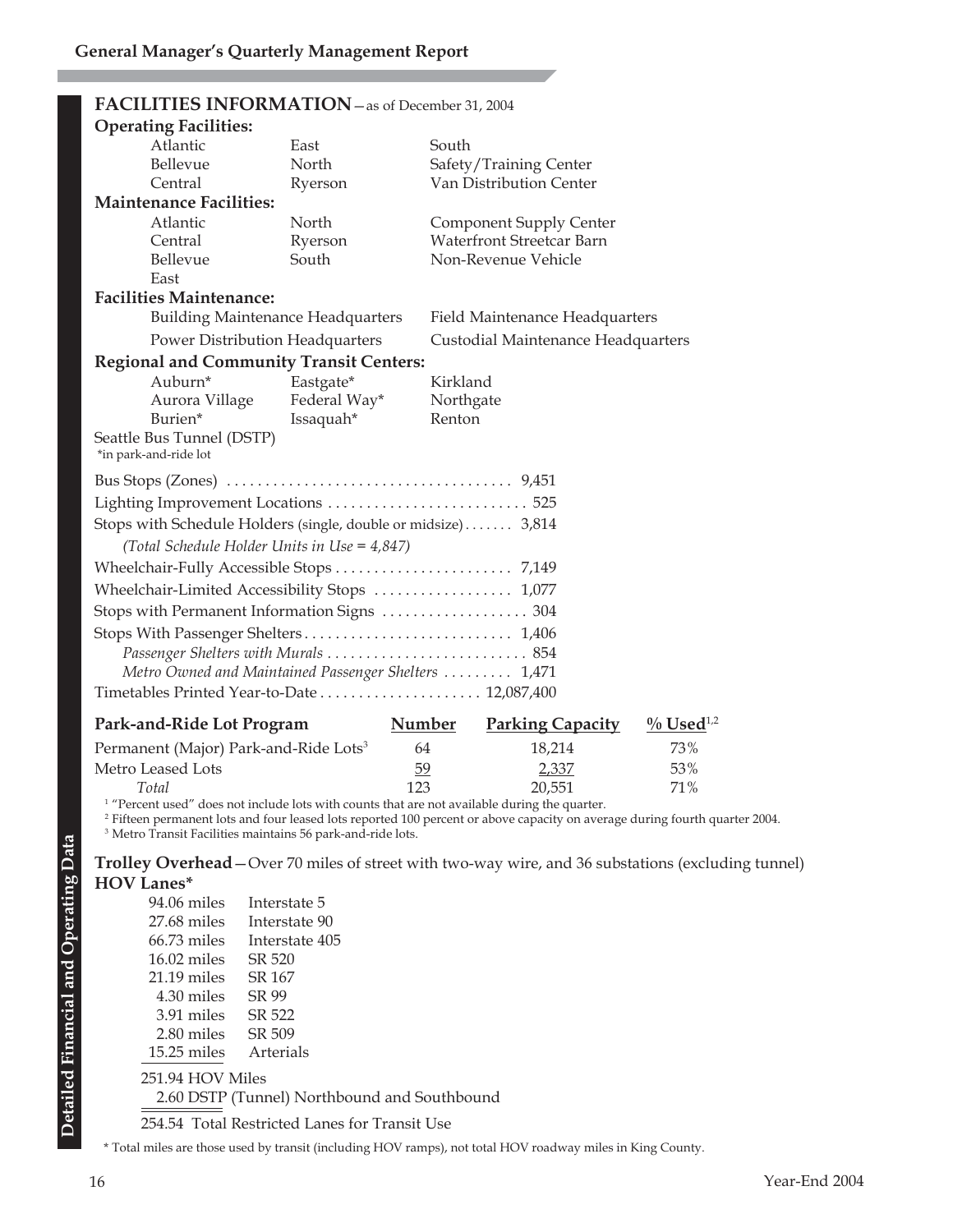|                                                                 |         | <b>Cash Fare</b>  | <b>One Month</b>          |                                                   | <b>Three Month Twelve Month</b> |  |
|-----------------------------------------------------------------|---------|-------------------|---------------------------|---------------------------------------------------|---------------------------------|--|
| <b>Metro Fare Type</b>                                          |         | Per Trip          | <b>PugetPass</b>          | <b>PugetPass</b>                                  | <b>PugetPass</b>                |  |
| One- and Two-zone <sup>1</sup> Off-peak                         |         | \$1.25            | \$45.00                   |                                                   | \$495.00                        |  |
| One-zone <sup>1</sup> Peak                                      |         | \$1.50            | \$54.00                   | \$162.00                                          | \$594.00                        |  |
| Two-zone <sup>1</sup> Peak                                      |         | \$2.00            | \$72.00                   | \$216.00                                          | \$792.00                        |  |
| <b>Other Monthly Passes</b>                                     |         |                   | <b>Pass Price</b>         |                                                   |                                 |  |
| ACCESS (Metro Only) Transportation Pass                         |         |                   | \$13.50                   |                                                   |                                 |  |
| Student (Public School District)                                |         |                   | \$18.00                   |                                                   |                                 |  |
| WSF Mukilteo/Clinton and \$0.75 PugetPass                       |         |                   | \$68.00                   |                                                   |                                 |  |
| WSF Mukilteo/Clinton and \$3.00 PugetPass                       |         |                   | \$149.00                  |                                                   |                                 |  |
| WSF Vashon Island and \$1.50 PugetPass                          |         |                   | \$98.80                   |                                                   |                                 |  |
| WSF Vashon Island and \$2.00 PugetPass                          |         |                   | \$116.80                  |                                                   |                                 |  |
| WSF Central Sound and \$1.50 PugetPass                          |         |                   | \$123.20                  |                                                   |                                 |  |
| WSF Fauntleroy/Southworth and \$1.50 PugetPass                  |         |                   | \$107.80                  |                                                   |                                 |  |
| WSF Passenger Only and \$1.50 Puget Pass                        |         |                   | \$155.20                  |                                                   |                                 |  |
| 3-Way: WSF Central Sound, Kitsap Transit and \$1.50 Puget Pass  |         |                   | \$148.20                  |                                                   |                                 |  |
| 3-Way: WSF Passenger Only, Kitsap Transit and \$1.50 Puget Pass |         |                   | \$180.20                  |                                                   |                                 |  |
| Youth (6-17)                                                    |         |                   | \$18.00                   |                                                   |                                 |  |
| <b>Other Fares and Passes</b>                                   |         | <b>Pass Price</b> |                           |                                                   |                                 |  |
| All Day Pass (Sat., Sun. and holidays)                          |         | \$2.50            |                           |                                                   |                                 |  |
| GoPass Per Quarter for Students                                 |         | \$78.00           | (8 week academic quarter) |                                                   |                                 |  |
| GoPass Per Quarter for Faculty/Staff                            |         | \$10.00           | (8 week academic quarter) |                                                   |                                 |  |
| Senior Citizen and Disabled (with permit)                       |         | \$5.50            |                           | (per trip cash fare-\$0.25 off-peak, \$0.50 peak) |                                 |  |
| <b>U-PASS Per Quarter for Students</b>                          |         | \$27.00           |                           |                                                   |                                 |  |
| U-PASS Per Quarter for Faculty/Staff                            |         | \$37.50           |                           |                                                   |                                 |  |
| <b>Visitor Pass</b>                                             |         | \$5.00            |                           |                                                   |                                 |  |
| <b>Permits and Stickers</b>                                     | Price   |                   | <b>Ticketbooks</b>        | <b>Price</b>                                      |                                 |  |
| Annual Reduced Fare Sticker                                     | \$66.00 |                   | 16 - \$0.25 tickets       | \$4.00                                            |                                 |  |
| Attendant Ride Free Permit                                      | \$3.00  |                   | 20 - \$0.50 tickets       | \$10.00                                           |                                 |  |
| Monthly Reduced Fare Sticker                                    | \$5.50  |                   | 10 - \$1.25 tickets       | \$12.50                                           |                                 |  |
| Regional Reduced Fare Permit                                    | \$3.00  |                   | 20 - \$1.50 tickets       | \$30.00                                           |                                 |  |
|                                                                 |         |                   | 20 - \$2.00 tickets       | \$40.00                                           |                                 |  |
|                                                                 |         |                   |                           |                                                   |                                 |  |

#### **REGIONAL and KING COUNTY METRO TRANSIT FARES**—December 31, 2004

**Regional Reduced Fare Permits** for senior/disabled riders are valid on Washington State Ferries, Community, Everett, Kitsap, Mason, Pierce, Jefferson, Intercity, Skagit and King County Metro Transit systems.

**Regional Cash Transfer:** A transfer issued with cash fare payment on any of the transit systems participating in the Puget Pass system (CT, ET, KCM, PT or ST) is valid for a one-zone or local trip on any of the other systems.

**DART Service (Routes 291, 773, 901/903, 908/909, 914/916, 917, 918, 925, 926, 927, 935)**: Cash fares are the same as transit fares. Monthly and annual passes are valid for DART service. Route 773 operated May-September to support the Water Taxi. This was a "free fare" service funded through the budget proviso for the Water Taxi.

**Vanpool/Custom Bus Fares**: Vanpool fares vary by distance, number of riders, work schedule and van size (8, 12 or 15 passenger vans). For example, an average round trip of 55 miles per day in a 15-passenger van with 12 riders costs \$55.42 per month for each commuter. Custom Bus fares are established by route.

<sup>1</sup> Seattle is a zone; balance of King County is another. Zone division is the Seattle city limits.